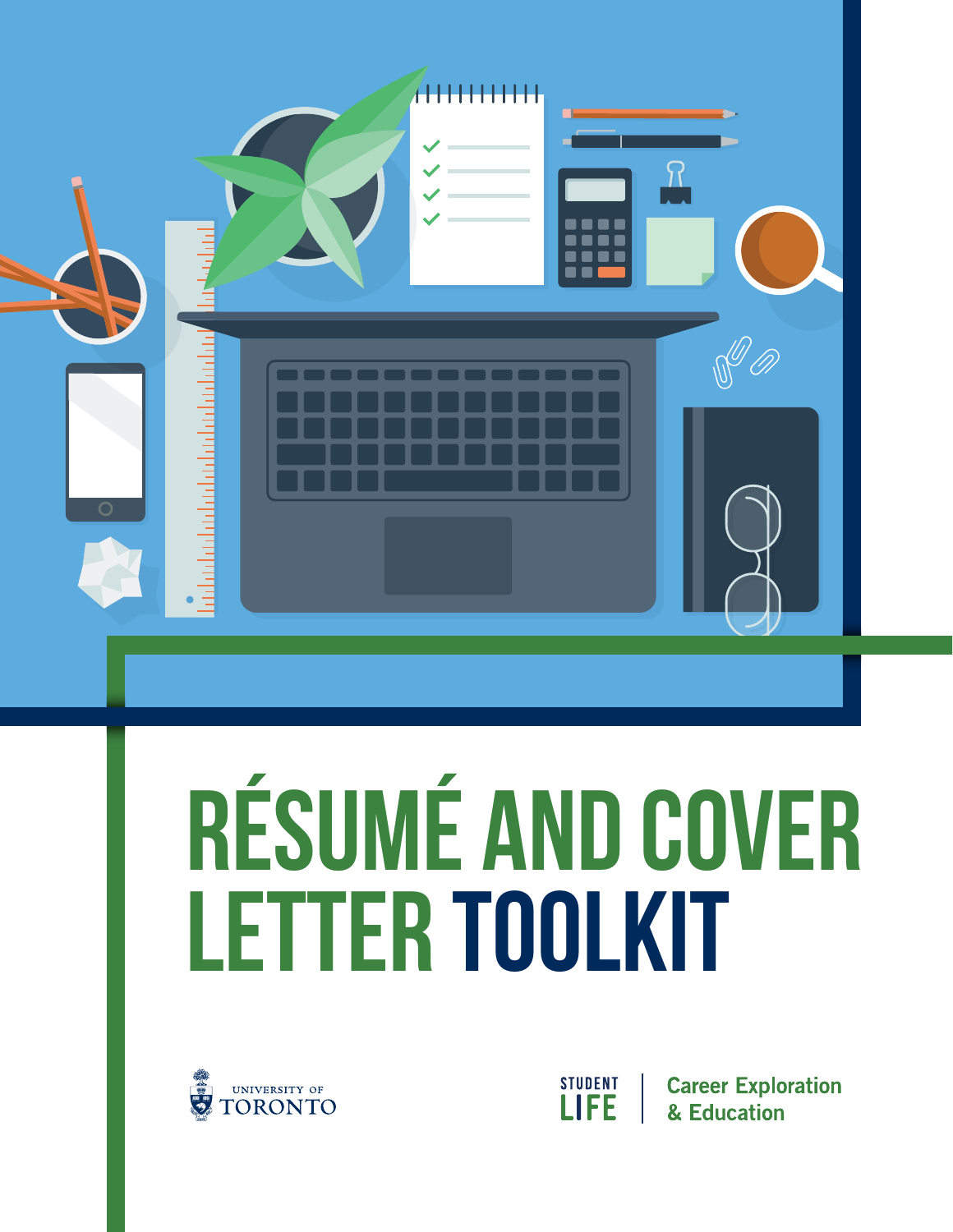# **Contents**

| STEP 1: Identify the key skills and employer needs for the position 4          |
|--------------------------------------------------------------------------------|
|                                                                                |
| STEP 3: Connect what the employer requires to your skills and experience  5    |
|                                                                                |
|                                                                                |
|                                                                                |
|                                                                                |
|                                                                                |
|                                                                                |
|                                                                                |
|                                                                                |
|                                                                                |
|                                                                                |
|                                                                                |
|                                                                                |
|                                                                                |
|                                                                                |
|                                                                                |
|                                                                                |
|                                                                                |
|                                                                                |
|                                                                                |
|                                                                                |
|                                                                                |
|                                                                                |
| Example of how a résumé is converted to a c.v. to apply to graduate school. 21 |
|                                                                                |
|                                                                                |
|                                                                                |
|                                                                                |
|                                                                                |
|                                                                                |
|                                                                                |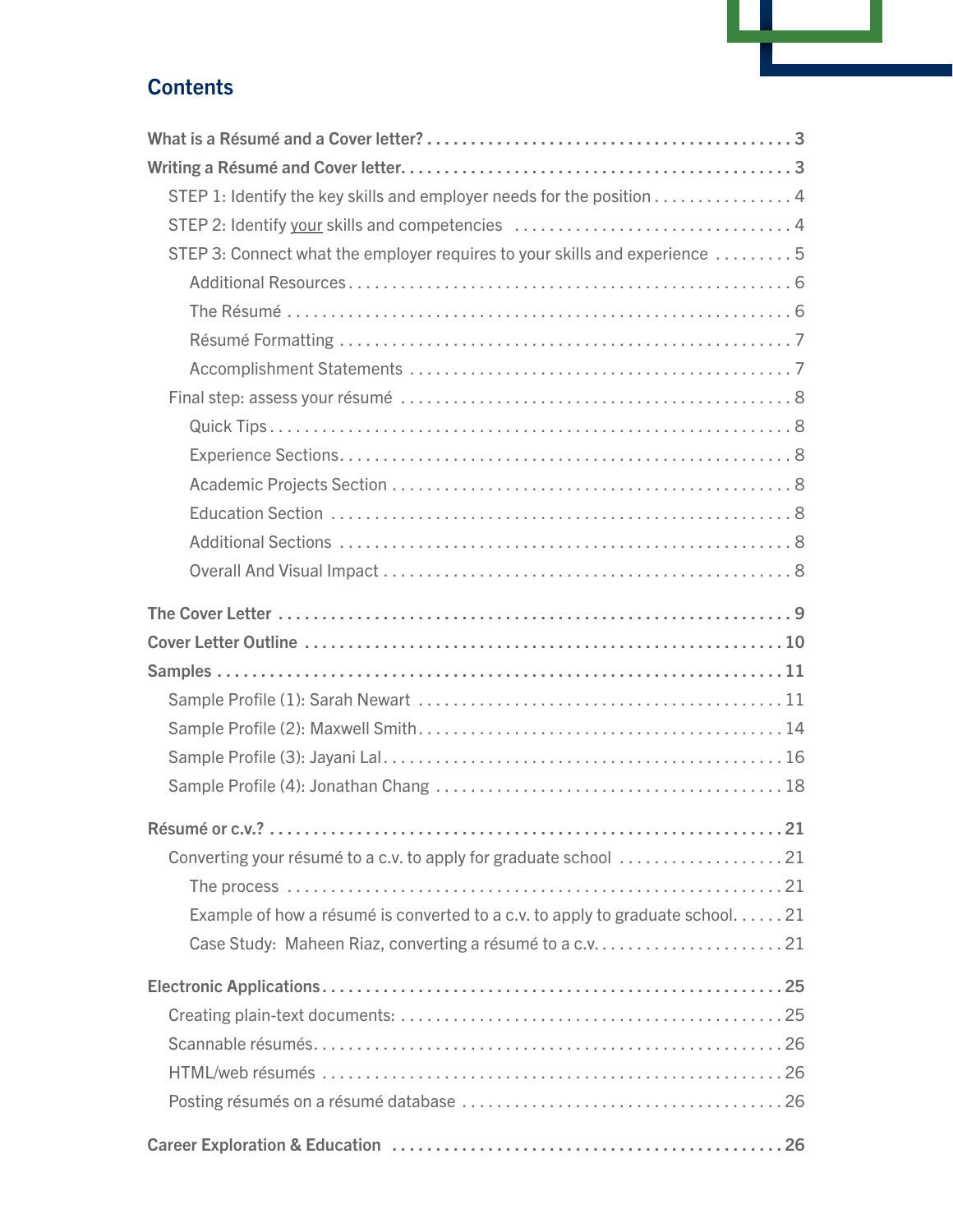This Toolkit provides information about creating résumés and cover letters, as well as samples to get you started. There is no one way to write a resume, but there are some best practices you should follow which will be demonstrated in the tips and samples that follow.

[REMINDER: a resume is different in many ways to a CV; please consult the Creating an](https://studentlife.utoronto.ca/wp-content/uploads/Creating_your_academic_cv_handout.pdf)  Academic CV guide for more information on developing your CV.

#### <span id="page-2-0"></span>What is a Résumé and a Cover letter?

- A résumé is a summary of your academic background, paid and unpaid work experience, achievements, and co-curricular experiences. It is a strong statement of your skills, abilities, experiences, and accomplishments presented in a way that demonstrates your 'fit' for the role you are applying to. It motivates employers to meet you to discuss employment opportunities.
- A cover letter is the link between your résumé and what you can contribute to potential employers. Your cover letter will demonstrate why you want to work for this employer, your understanding of their needs, and how your skills and experience would make you a good 'fit' for the role and organization. It also allows you to demonstrate your communication skills and your passion and energy for the role you are applying to.
- Résumés and Cover letters can assist you in landing an interview with a potential employer. The documents give focus to your job search, and assist you in identifying the skills you have to offer an employer. They are not static and will change to reflect your development. Importantly, these documents should be modified each time you apply for a unique opportunity and targeted specifically towards that opportunity.
- Remember: there is no one right way to present yourself on paper. In fact, there are several effective ways for you to demonstrate your fit for an organization. It is beneficial to research the preferred way to present these documents to employers in your field. In addition, be mindful of how you format your resume, particularly with the increased use of applicant tracking systems (ATS) to assess online applications.

#### <span id="page-2-1"></span>Writing a Résumé and Cover letter

Potential employers assess the documents you send with their needs in mind, so it is important that your resume and cover letter be tailored to specific positions and individual employers.

- The most effective résumés and cover letters highlight the link between your skills, experience and professional interests and how they could contribute directly to the employer's needs. This is achieved by connecting to the employer needs and using key words from the job posting and industry-specific language and terms.
- It is also important to remember that employers and recruiters spend limited time reading application documents, which means your resume, and cover letter should be written and formatted in such a way that allows the employer to quickly assess your candidacy and make you stand out as a strong candidate.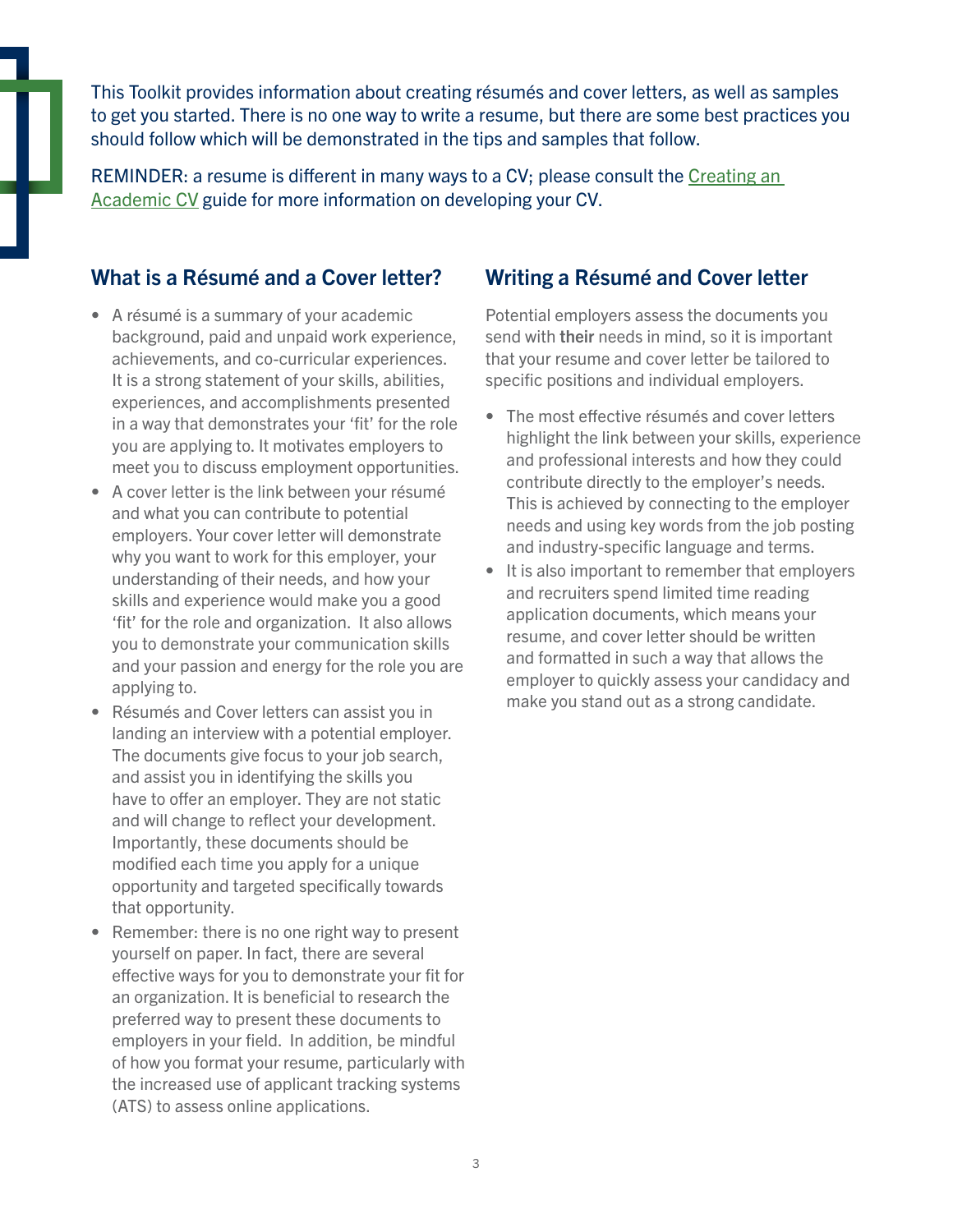#### <span id="page-3-0"></span>STEP 1: IDENTIFY THE KEY SKILLS AND EMPLOYER NEEDS FOR THE POSITION

Do your research to identify the key requirements of the role and needs of the prospective employer. Start with the duties listed in the job posting. (If you do not have a job posting, try looking up a job description for a similar role).

If you are applying for positions that have not been advertised, you will want to learn everything you can about the industry, and the organizations in which you are interested.

For a well-tailored résumé and cover letter, you will need to do the following types of research:

- *• Occupational research:* What does someone in this role normally do? What is outlined in the job description? Further occupational research or informational interviews will reveal the skills, knowledge, and training needed for the position.
- *• Organizational research:* What type of business or industry is this organization a part of? What have they done (what is their history)? Where are their future plans (what are their objectives and strategies)? Who are their competitors? Who are their clients? What are the organization's values (look for their mission statement)? What challenges are they facing? What is the organizational culture? What does diversity and inclusion look like in their company?
- *• Industry research:* What factors affect the industry? What impact do such issues as global or national trends, political decisions, or economic realities have on the industry?

#### <span id="page-3-1"></span>STEP 2: IDENTIFY YOUR SKILLS AND **COMPETENCIES**

Skills and competencies are abilities or traits that you have developed or acquired through training and / or experience across your academic, professional work or extracurricular experiences. You can think of them in this way:

• Skills can be specific learned activities that describe 'what' you can do. Skills can be

divided into general e.g. problem solving skills, collaboration, adaptability or presentation skills, or technical e.g. programming, project management, coding, Adobe Photoshop.

• Competencies (the attitudes and behaviors) tell the 'how' you get things done e.g. business acumen, relationship management, emotional intelligence.

You may also hear the terms soft-skills (interpersonal or people skills, listening skills, time management, empathy) and transferrable skills ('portable' skills; abilities or expertise transferred from one role to another and can be used in a number of different places e.g. critical thinking skills, research skills, negotiation skills, teamwork, leadership).

When creating your résumé and cover letter (and later preparing for interviews) it is essential to fully understand what each one of these broad skill/ competency areas comprises within the context of the role. That way, you will be able to successfully describe how your experience addresses the breadth of skills the employer is seeking. For example, analytical skills can include identifying needs, gathering information, investigating; observing, analyzing information/data; evaluating; solving problems.

The second step in creating a résumé or cover letter is to consider the skills you possess. Through examining your experiences—education, paid or volunteer work, co-curricular activities, accomplishments, awards, sport, and personal experiences—you will create a catalogue of your skills. This is the raw material you use to create an effective and powerful résumé and cover letter.

Begin by identifying previous experiences where you have used certain skills needed for this role.

Here are a couple of examples: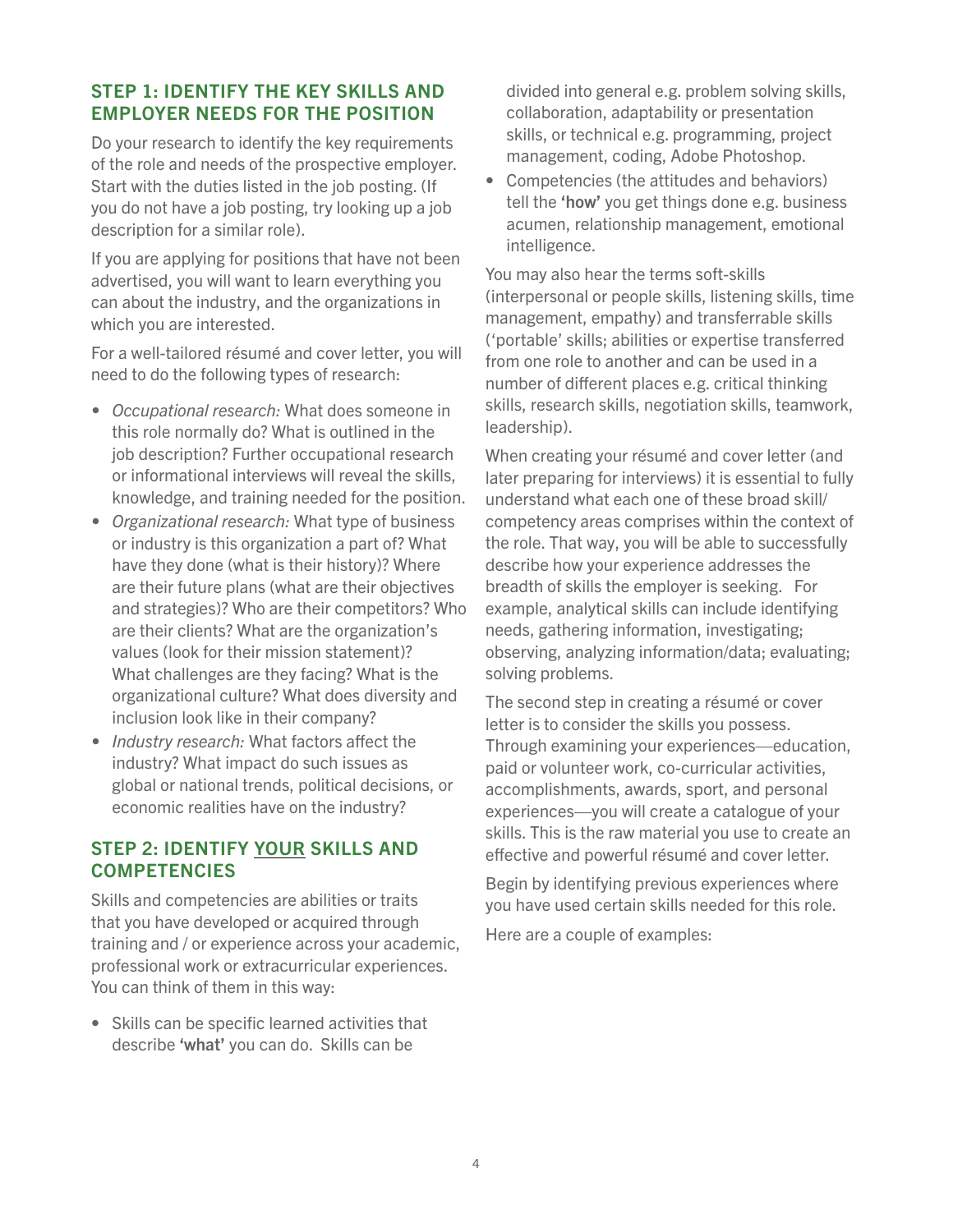| <b>Experience</b>                                                                                                                                                                                                                                                                                                                                                                                                                      | <b>Skills Acquired</b>                                                                                                                                                                                                                                              |
|----------------------------------------------------------------------------------------------------------------------------------------------------------------------------------------------------------------------------------------------------------------------------------------------------------------------------------------------------------------------------------------------------------------------------------------|---------------------------------------------------------------------------------------------------------------------------------------------------------------------------------------------------------------------------------------------------------------------|
| Course project: I interviewed five people in<br>social work to ask about the social determinants<br>of mental health. After interviewing the social<br>workers, we analyzed the information we<br>obtained and compared it to two articles<br>about the social determinants of mental health<br>selected by the professor. We further analyzed<br>the information gathered and then wrote a<br>thousand-word summary of findings.      | Communication skills in interviewing social<br>$\bullet$<br>workers<br>Gathering data through interviews<br>$\bullet$<br>Analyzing data<br>Evaluating information for relevance<br>Solving problems with data analysis<br>$\bullet$<br>Written communication skills |
| Outreach coordinator with the University of<br>Toronto Aerospace Students' Association:<br>Role involved increasing the club membership,<br>which involved going to large events related<br>to engineering and meeting new students who<br>might be interested in the club. I also began a<br>blog about the fun and cool things that involved<br>aerospace. I improved the website look and<br>content and updated content regularly. | Communication skills to present ideas to new<br>$\bullet$<br>members<br>Ability to influence others to join club<br>$\bullet$<br>Research skills for ideas for blog<br>Technical skills (html) for improving website<br>$\bullet$                                   |

#### <span id="page-4-0"></span>STEP 3: CONNECT WHAT THE EMPLOYER REQUIRES TO YOUR SKILLS AND EXPERIENCE

Now that you know the skills the employer is seeking and the skills you have, you can begin to link or match them clearly. The chart below shows how the potential employer's needs can be linked to your skills and related experience.

| <b>Employer's Needs</b>                                                                                                 | <b>Your Skills &amp; Competencies</b>                             | <b>Your Related Experience</b>                                                                                                       |
|-------------------------------------------------------------------------------------------------------------------------|-------------------------------------------------------------------|--------------------------------------------------------------------------------------------------------------------------------------|
| <b>Train volunteers</b>                                                                                                 | <b>Training</b>                                                   | Trained new cashiers at bookstore,<br>trained other employees in opening<br>and closing procedures                                   |
| Analyze market conditions and<br>possible trading trends in the<br>Pacific Rim                                          | Analysis                                                          | Analyzed market trends to<br>accurately forecast in April the<br>price of gold during a student<br>project                           |
| Work in a fast-paced environment<br>and on a project with tight delivery<br>deadlines                                   | Working to deadlines<br>Working under pressure                    | Worked as a server in a very busy<br>restaurant one summer, with long<br>hours and sales targets to meet                             |
| Respond to ad-hoc requests<br>from the executive, financial or<br>marketing teams when insights<br>into data are needed | Flexibility<br>Responsiveness to ad-hoc<br>requests               | Managed a busy customer service<br>desk or phone help line, requiring<br>a flexible, adaptable approach to<br>unpredictable requests |
| Experience using databases and<br>statistical packages for analyzing<br>datasets (Excel, SPSS, SAS, SQL)                | Technical analysis skills;<br>experience of specific<br>databases | In class project work, thesis, office<br>work using Excel, volunteer work<br>doing customer surveys and data<br>analysis             |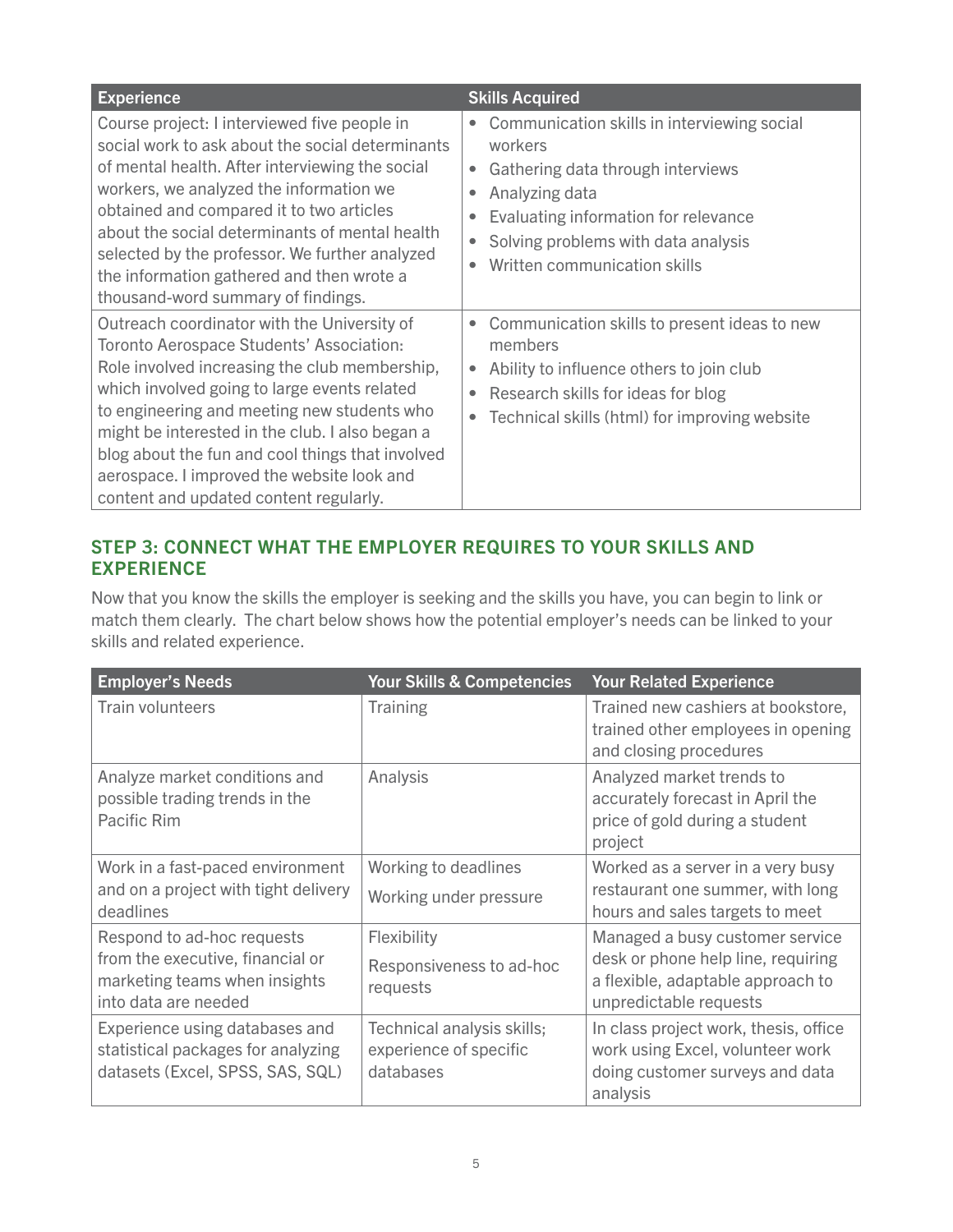#### <span id="page-5-0"></span>*ADDITIONAL RESOURCES*

Here are some resource sites where you can find information on key employment skills:

- The Conference Board of Canada, Employability Skills 2000+: [conferenceboard.ca](https://www.conferenceboard.ca/edu/employability-skills.aspx)
- 2020 Business Council of Canada Skills Survey: Investing in a Resilient Canadian Workforce: [thebusinesscouncil.ca/report/investing-in-a](https://thebusinesscouncil.ca/report/investing-in-a-resilient-canadian-workforce/)resilient-canadian-workforce/

# <span id="page-5-1"></span>*THE RÉSUMÉ*

#### Preparing a résumé

A résumé is an outline of your skills, experiences, and accomplishments. It is tailored, easy to read, and well presented. In 1-2 pages, utilizing your written communication skills, you give a strong account of yourself.

#### Structuring My Resume

What follows are the components or sections that conventionally appear on a résumé.

Personal information generally appears first, but after that, the order of these sections depends upon how you wish to market your experience to the field(s) you are targeting.

 You will decide the best order in which to arrange your résumé based on the potential employer's requirements, the research you have conducted in your field and what you think is unique about you.

The tips included below apply to most situations, but remember that there may be circumstances where you might do something differently, depending on the type of position you are applying to.

#### Personal information

- Name, email, a personalized LinkedIn URL and / or additional website addresses (e.g. github), and telephone number(s) are usually part of the application.
- Other information, such as height, health, marital status, citizenship and personal photos are not included, as by Canadian law, this information cannot be asked for by an employer.
- This summary section at the top of your resume is strongly recommended to quickly and concisely highlight what you have to offer.
- Include 3-5 bullet points providing an overview of the skills and experience you have that are relevant to the employer/position.
- Include relevant technical skills, certifications or languages that are of direct relevance.

## Education

- Place the date beside your degree/diploma. If your degree is in progress, state the date you began to "present" or anticipated graduation date.
- Start with the most recent degree or diploma attained with your area of study, and educational institution.
- Mention CGPA, if strong (include the scale used at the University e.g., 3.7 on a scale of 4.0).
- List key courses, thesis topic if pertinent. You do not need to include course codes.
- Include any scholarships, bursaries, and awards.

#### Professional Experience *(commonly used in chronological formats)*

- List dates, position title, organization name, and location. Bold those items that you wish to draw attention to (e.g., title or organization name). Supervisor's name, mailing address, and telephone number are not necessary.
- Describe responsibilities by using accomplishment statements (please refer to the sample resumes for examples).
- Use an active voice to describe experience and avoid using personal pronouns.
- Be direct, assertive, and honest, but not modest.
- Include course projects if relevant to the position.
- Include paid experience, volunteer experience, and extracurricular experience.
- Keep the information straightforward and simple.
- Use past tense to describe past experiences, present tense for current experiences.
- Format the section so that it is easy to read (e.g. all the dates in the same place).

# Highlights of Skills & Qualifications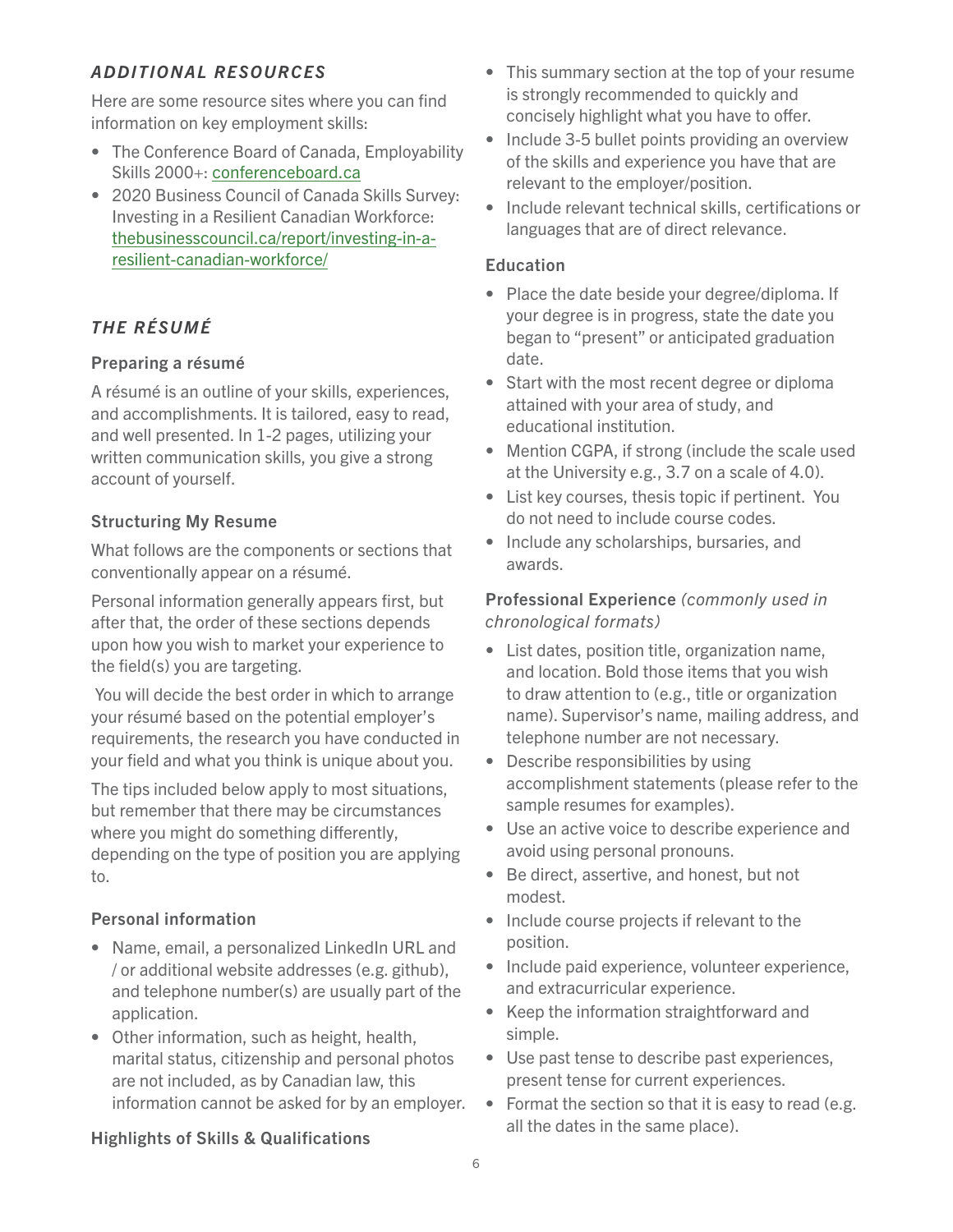#### Volunteer and Co-curricular Activities

- This section can be included to demonstrate skills such as leadership, organizational abilities, communication, and teamwork developed while volunteering or involved in extracurricular activities (clubs, professional associations, community or campus activities hobbies) .
- You may also choose to include cultural, religious, or political activities, depending on their relevance and fit with the position and organization.
- Indicate whether positions were elected or appointed and articulate level of responsibility, duties, and special accomplishments.

#### References

• Unless specifically requested, do not include or refer to references in your résumé. By applying to a position, you are implying you have references to support the information you are providing.

#### Other Section Headings

- Other related and relevant experience
- Additional training, certifications, and/or professional development
- Memberships and professional affiliations
- Presentations and publications (more commonly found in applications to academic/ research positions)

#### <span id="page-6-0"></span>*RÉSUMÉ FORMATTING*

- What format will you use to showcase your skills and experience most effectively?
- And what format would the employer be most receptive to receiving?

Make your choice based on what most powerfully highlights everything you have to offer to an employer, and what is generally the norm in your industry.

• *Chronological format* arranges work experience, volunteer experience, and extracurricular experience in reverse chronological order (start with most recent experience and work backwards). It is the most widely used format, and is best used when your career direction is clear and directly in line with your work experience. Many employers prefer this format.

- *Modified chronological format* allows for the changing of the order in which jobs are presented by grouping career-related experience together, while maintaining reverse chronological order. It is useful when work experience is scattered or not current and allows the experience most relevant to the position being sought to be highlighted. It is a mix of the chronological and functional formats.
- *Functional format* focuses on skills and experiences and presents these first, emphasizing competencies and abilities, as opposed to when or where those skills were developed. This format works best where an individual has little formal work experience or has gaps in employment history or is making a career change.
- *Creative format* is a free-form approach, not used very frequently. It is most often used by people trying to obtain work in the arts and wishing to present a résumé that, by its very structure, highlights their creativity.
- *Curriculum vitæ (c.v.)* provides a complete profile of your academic achievements, publications, and scholarly interests, as well as skills developed through academic degrees and related teaching or research experience. It is most appropriately used when applying for an academic teaching or research position. The c.v. can also be required in applications to a graduate or professional program. In this case, the c.v. is really a more "academic version" of the résumé, as often the applicant does not have publications or teaching experience.

#### <span id="page-6-1"></span>*ACCOMPLISHMENT STATEMENTS*

In describing your work experience, do not simply list responsibilities or duties. Instead use accomplishment statements to highlight what you achieved. To do this, start the statement with an active verb, follow with a brief description of the activity and finish with the result / impact of learning. Examples of these can be seen in the sample resumes at the end of this document.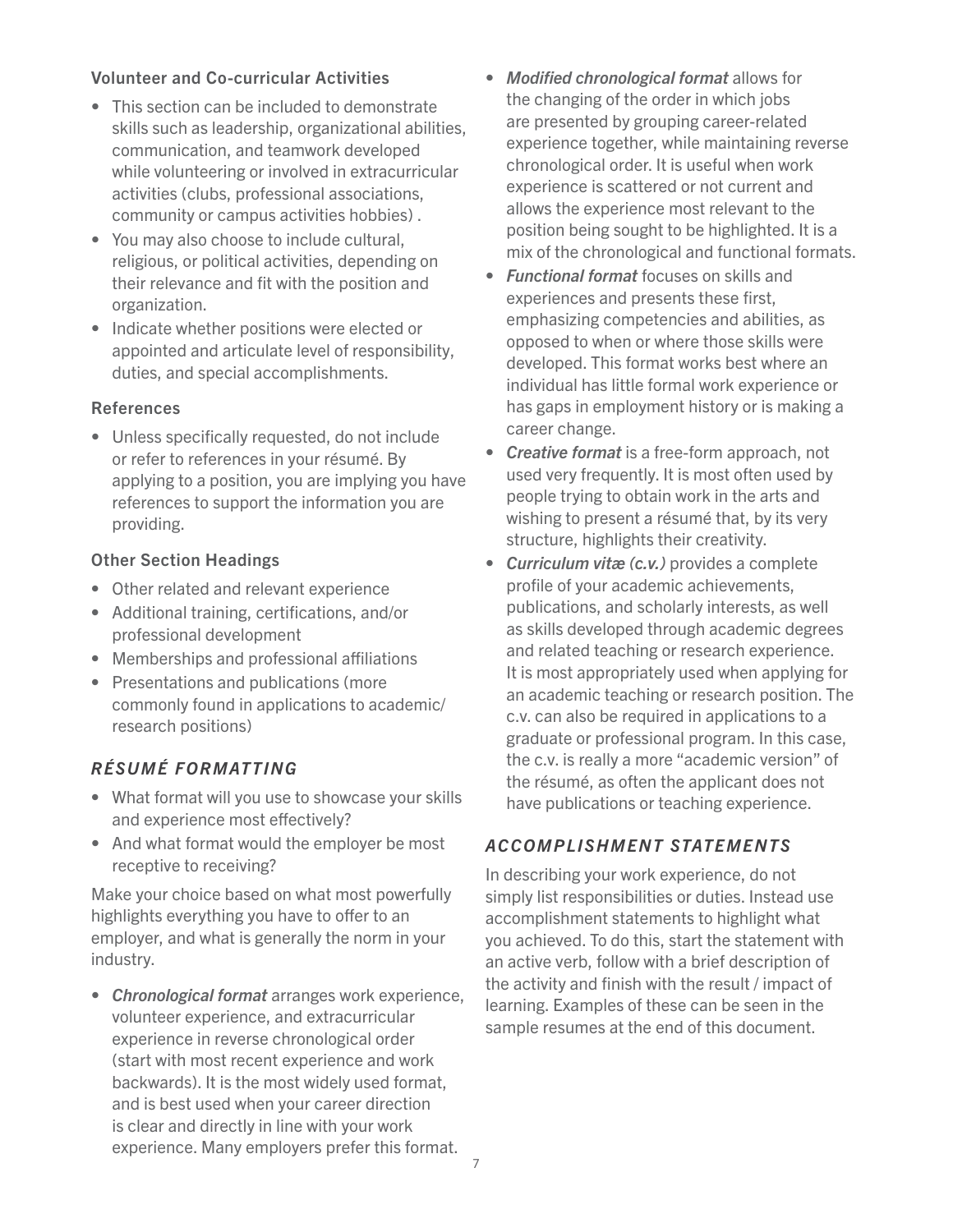#### <span id="page-7-0"></span>FINAL STEP: ASSESS YOUR RÉSUMÉ

#### <span id="page-7-1"></span>*QUICK TIPS*

- Most résumés are initially scanned for about 10 seconds. To maximize this short time, you must create a well-written, well-organized product that is easy to read and visually appealing.
- Organize your résumé so that you list your most relevant experience of interest to the employer at the top of your document.
- Begin with responsibilities and duties that are of most interest to the employer when describing an experience.
- Use point form in your descriptions, using accomplishment statements. Do not start your bulleted statements with "responsibilities included" or "duties" to describe your experiences.
- Use headings on your résumé that allow you to present yourself favorably (e.g., Research or Teaching experience).
- Consider the number of pages as résumé conventions vary. In Canada, typically, most employers expect to see a résumé that is no more than two pages long. In certain sectors, one page is the standard.
- Use only one font ensure the font is clear, easy to read, and professional looking.
- Avoid using tables or resume templates, as these can be difficult to read where organizations use Applicant Tracking Systems.

#### <span id="page-7-2"></span>*EXPERIENCE SECTIONS*

- $\Box$  Did you look at the job posting to identify relevant knowledge, skills, and experience to reflect in your document?
- Did you name the sections outlining your experience with the most appropriate titles: work experience, volunteer experience, extracurricular experience—or relevant experience, additional experience?
- $\Box$  Do the descriptions of each experience begin with action verbs whenever possible?
- $\Box$  Did you use keywords and phrases in the descriptions of your experience that reflect the position requirements?
- $\Box$  Did you list position-related accomplishments? Were you able to quantify any of the

accomplishments (e.g., "Supervised fortyfive phone operators," or "Increased sales by \$25,000 during 2019 fiscal year".)

 $\Box$  Did you list the experience information beginning first with the most recent within each heading?

#### <span id="page-7-3"></span>*ACADEMIC PROJECTS SECTION*

 $\Box$  Did you consider if your academic work is relevant to the position, and if so, did you add information about your academic work?

#### <span id="page-7-4"></span>*EDUCATION SECTION*

- $\Box$  Did you provide information about the type of degree, school, and dates?
- $\Box$  Did you include majors and specializations, and academic courses, if relevant to the position?
- Did you list your educational information beginning with most recent first within each heading?
- $\Box$  Did you include other training, licences, and certifications that further enhance your qualifications and are relevant to the position?

#### <span id="page-7-5"></span>*ADDITIONAL SECTIONS*

 $\Box$  Are these sections relevant to the job or show skills that are necessary or useful, and if not, can they be excluded?

#### <span id="page-7-6"></span>*OVERALL AND VISUAL IMPACT*

- $\Box$  Did you order the sections of your résumé according to their importance for the position?
- $\Box$  Did you double-check the grammar, punctuation, and spelling?
- $\Box$  Do you have consistency in headings, tenses, punctuation?
- $\Box$  Did you order the information within each section in a reverse chronological order with most recent information listed first?
- $\Box$  Did you check if your résumé should be one page or two pages? Is the layout clean and uncluttered?
- Does this format market your skills, experiences, and accomplishments in the best possible light - chronological, modified chronological, or skillsbased?
- $\Box$  Is the font selection appropriate?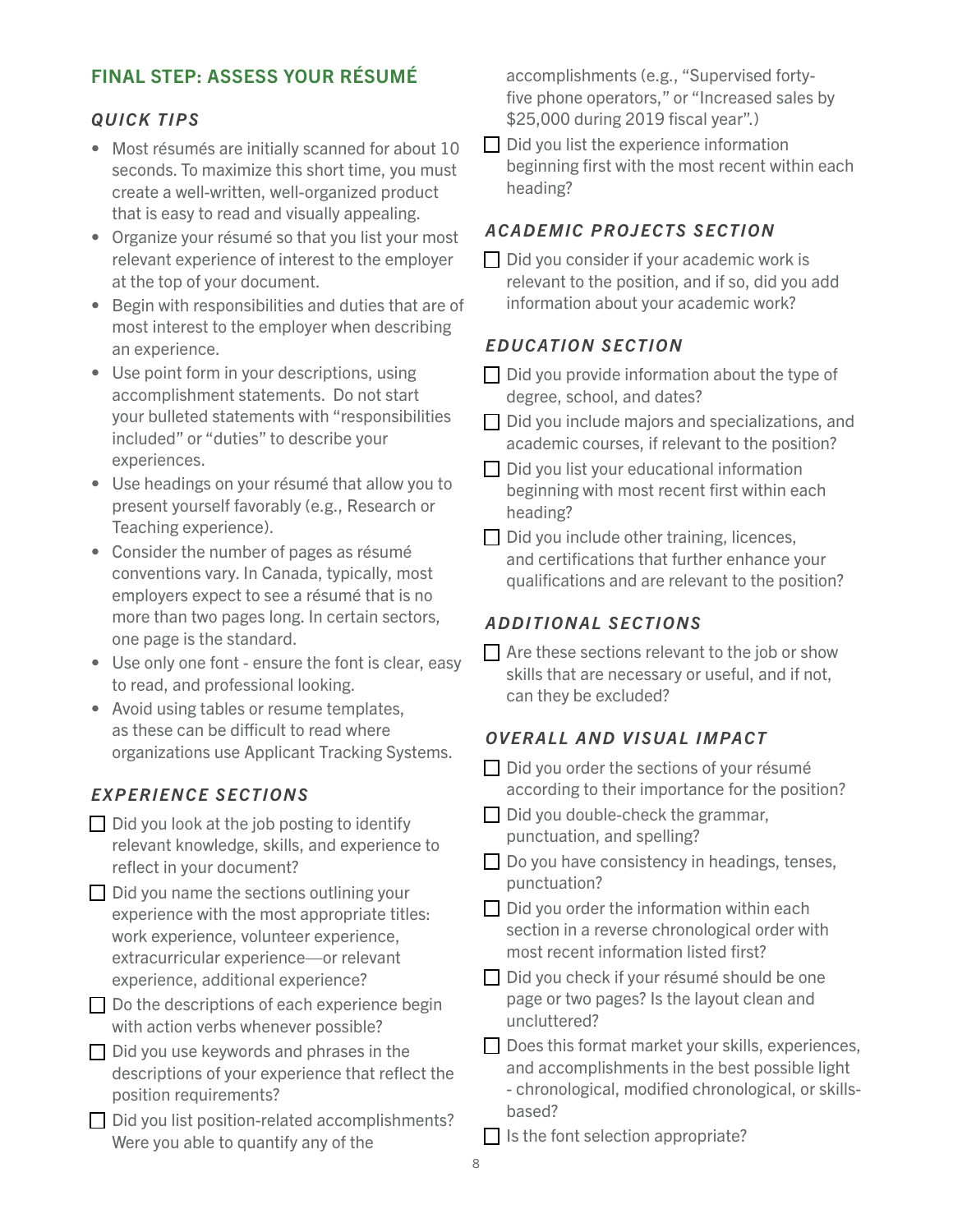# <span id="page-8-0"></span>The Cover Letter

The cover letter should make a good first impression with the potential employer. As it accompanies a résumé, it showcases and highlights your skills and relevant experience, and is the link between your résumé and the employer's needs.

It communicates a specific and personalized message answering the questions:

- Why are you sending this résumé? / Why are you interested in this role?
- Why are you interested in the organization?
- Why should the organization hire you?

It takes time and practice to create an original, impactful, yet brief letter.

#### Some Tips

- Be specific. Too many cover letters contain statements that are either too general or are unlinked to the employer's needs. Offer your reader proof, in the form of an example, of an experience or activity that allowed you to use or develop key skills.
- Support your statements: link skills with related experience. For example, "In my capacity as president of the Fine Arts Students Club, I organize special events and lectures, monthly movie nights, and singalongs, as well as a yearly bus tour to New York."
- Use an active voice to communicate with clarity and confidence. Compare (*passive*): "In my position at Telus Mobility, a training manual for new staff was developed and written" with (*active*): "In my position at Telus Mobility, I developed and wrote a training manual for new staff."
- Ensure there are no spelling and grammatical errors.
- Avoid starting the letter with, "To whom it may concern." Include the hiring manager's name whenever possible; this may be found by looking at the organization's website or finding the hiring manager on LinkedIn or phoning the company and asking for this information. When the name of the person to whom you are sending the letter is not provided, simply write "*Re*" and add the position title".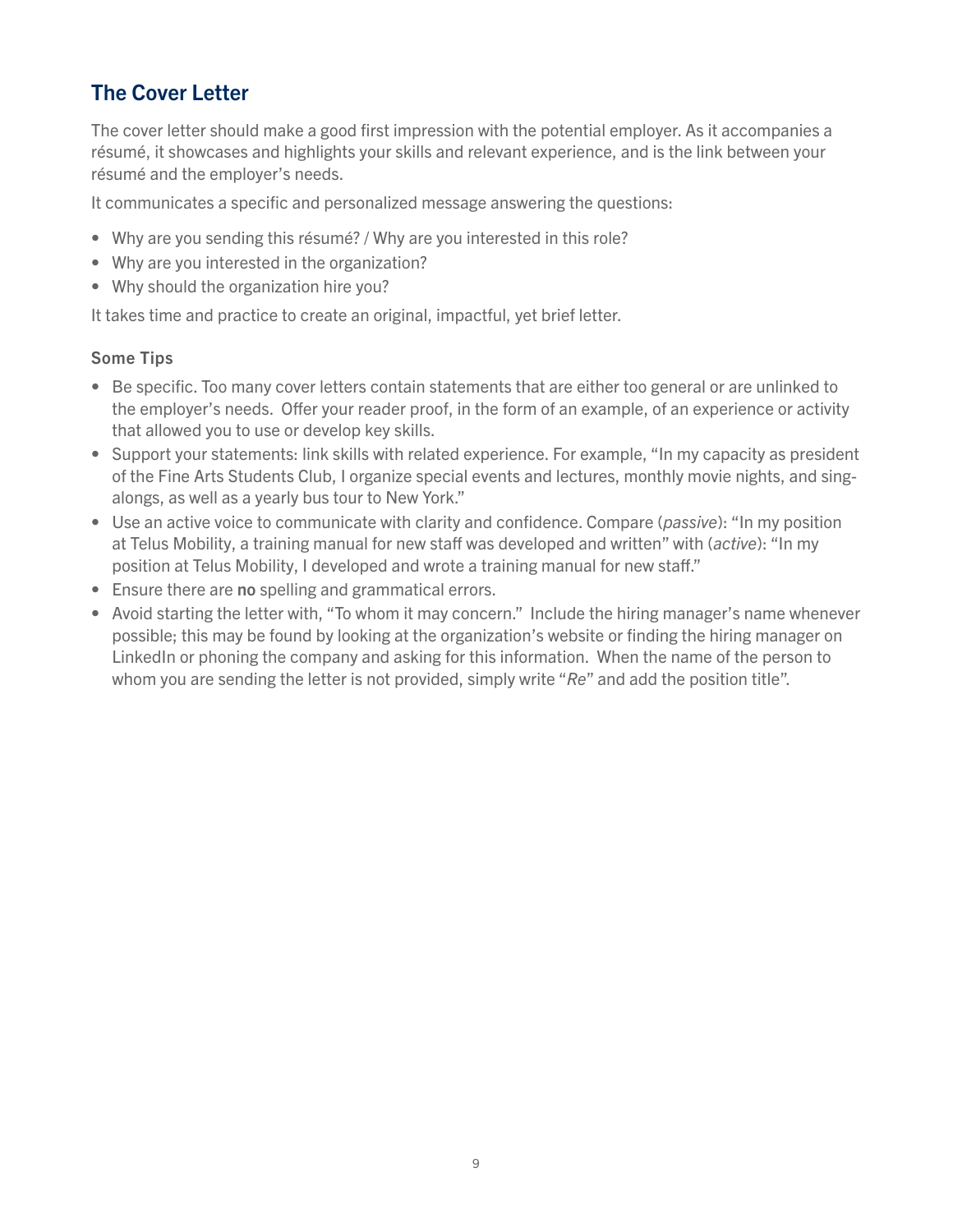# <span id="page-9-0"></span>Cover Letter Outline

The top few lines of the cover letter will include your personal details, as outlined on your resume (see sample cover letters).

Employer's name

Employer's address

Date:

Re: (Job Title, reference number)

Dear (contact person's name):

The introductory paragraph should state why you are writing. Specify the advertised position or outline the type of work you are seeking, why you are interested in working at this organization and in this role, and explain why the employer would have an interest in you. You may also mention how you learned of the opening (such as advertised position, trade magazine, family friend, or professor).

The middle paragraph(s), at most two or three, should highlight (by using concrete examples) your skills and experience, as they relate to the position you are seeking. For example, you can feature related work or volunteer experience, extracurricular activities, interests, education, training, or any other qualifications you may have for this type of work. Moreover, focus on what contributions you can make to the organization rather than how you would benefit from the experience if you are hired. When appropriate, you can elaborate on your courses, thesis topic, or fieldwork. Make sure your statements indicate that you have researched the organization and understand the nature of the work it does.

The final paragraph should thank the employer for their consideration of your application, and pave the way for an interview. If you are applying to a company without having seen an advertised position, suggest that you will follow up with a phone call.

Sincerely,

*(your signature)*

Your name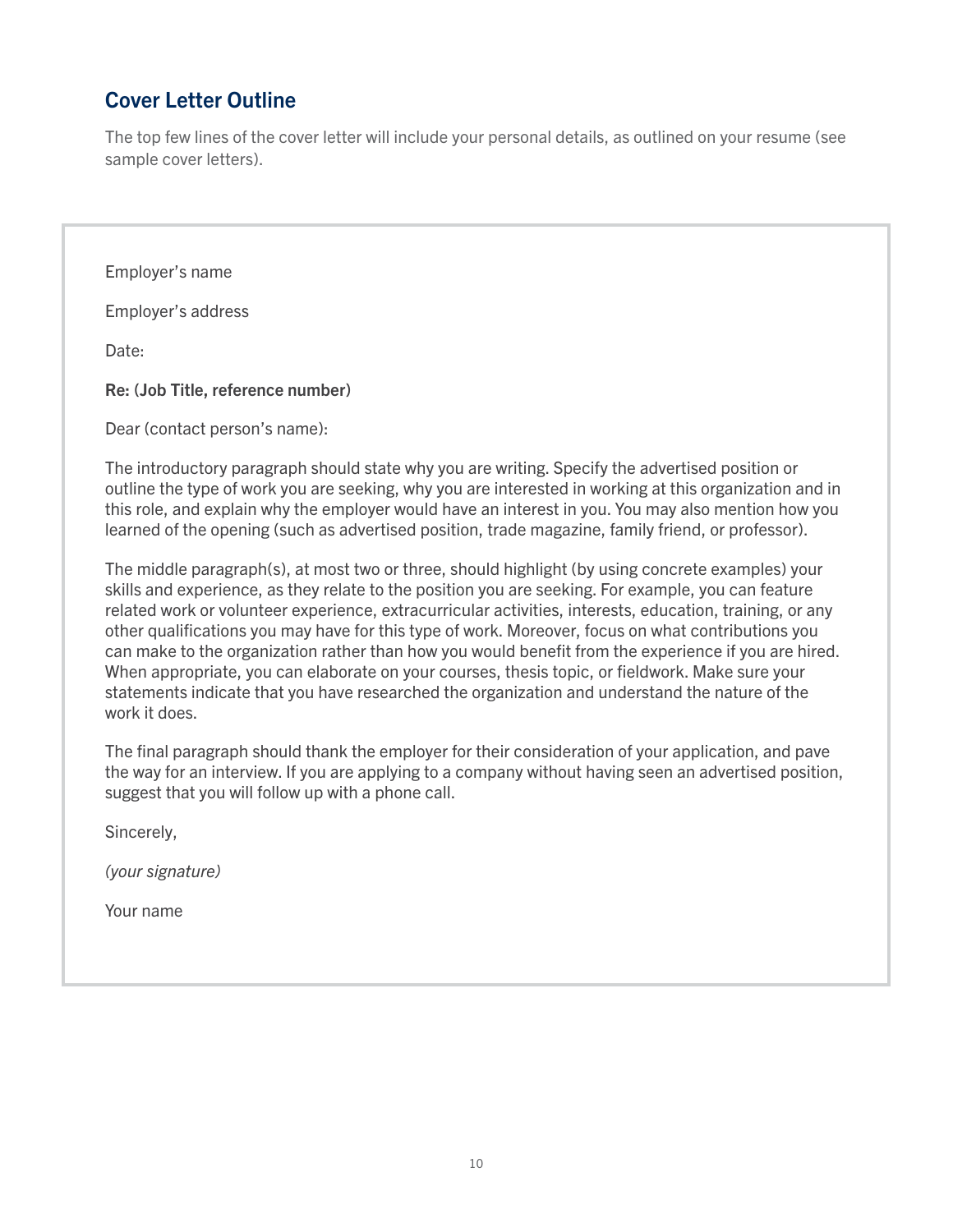# <span id="page-10-0"></span>**Samples**

On the following pages, we have included some sample résumés and cover letters.

#### <span id="page-10-1"></span>SAMPLE PROFILE (1): SARAH NEWART

Sarah is a graduate student, in the first year of a Masters program. She is applying for an advertised role as a Digital Marketing Coordinator with a company, Ecology Canada, that organizes conferences and events. Sarah uses this resume format to focus on her transferrable skills, developed through her work experience as a Don and organizing events at the University.

## SARAH NEWART

647-321-9876 sarah.newart@mail.utorontoca linkedin.com/in/sarahnewart

Ecology Canada Mississauga, Ontario DD/MM/YY

Re: Digital Marketing Coordinator (Ref. 1289)

Dear Saun Choy,

I read with great excitement about the opening for a Digital Marketing Coordinator at your company. I have followed the work that you do for some time and greatly admire your achievements in having, in four short years, run 80 environmental seminars and contributed to the creation of 500 environmental jobs. I would welcome the opportunity to apply my skills, qualifications and personal passion for this field, to this role within your company.

Over the last number of years, I have worked in roles with a large marketing component. I have planned, marketed and executed over 50 education and development programs for diverse audiences, some as large as 1,000 attendees and have used a wide variety of social media platforms to market the events to ensure maximum participation and engagement.

In addition, my academic background in Urban Planning, Geography and Sociology has allowed me to develop a strong knowledge base and an understanding of the intersection between planning, resources and the environment, a background I would certainly bring to working with environmental professionals with this role.

I would welcome the opportunity to speak with you to share my ideas as to where I could bring value to this role, with Ecology Canada. I am available at your convenience at the number or email listed above. Thank you for your consideration.

Yours sincerely,

Sarah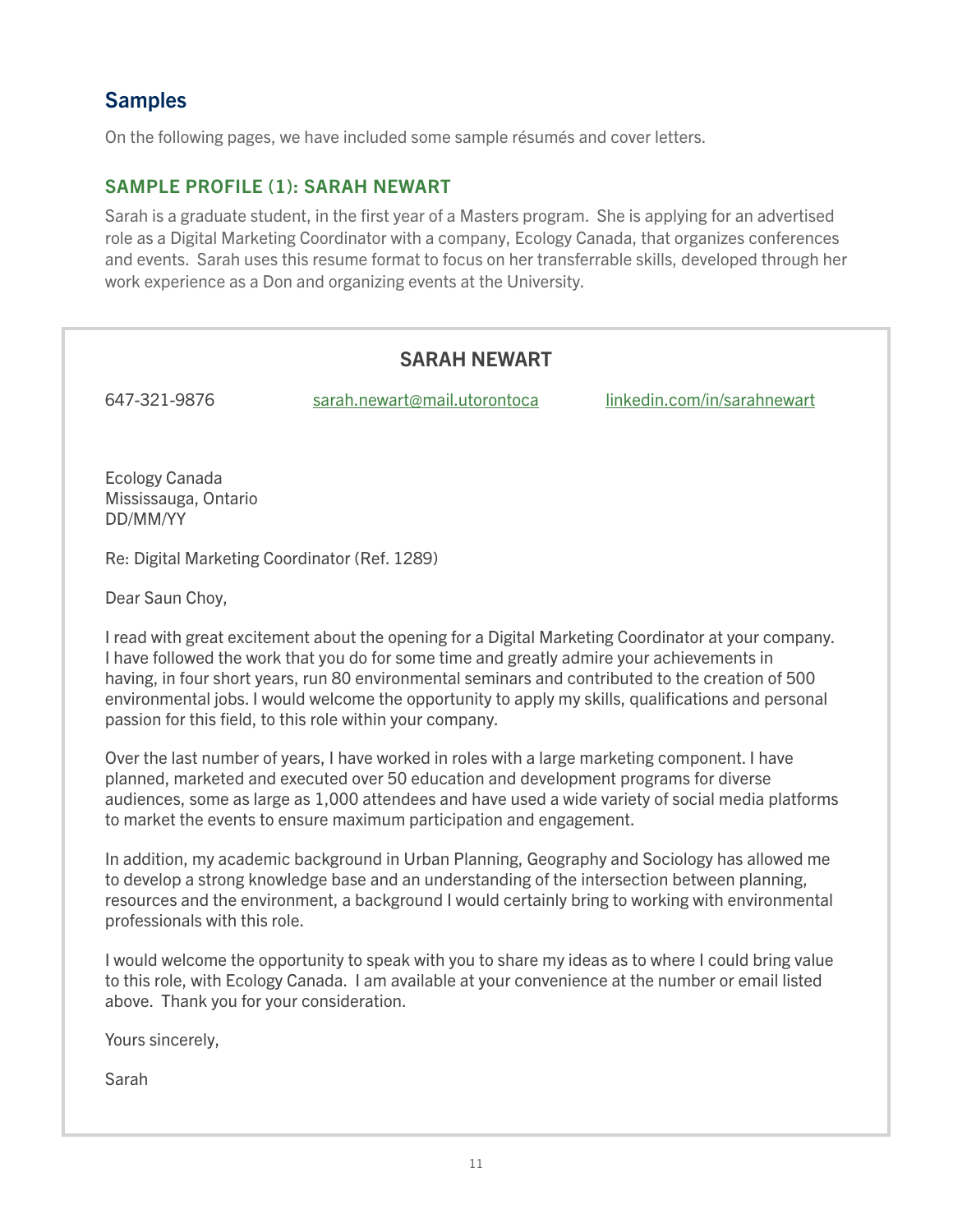#### SARAH NEWART

647-321-9876 sarah.newart@mail.utoronto.ca linkedin.com/in/sarahnewart

#### HIGHLIGHTS OF SKILLS & ACHIEVEMENTS

- ♣ 3 years Event Management experience
- ♣ 2 years Customer Service experience in retail and educational sectors
- ♣ Fully versed in multiple social media platforms, incl. Facebook, Instagram, Mailchimp Skype for Business, Google packages, Canva
- **\*** Extensive experience supporting and working with diverse and cross-functional teams
- ♣ Spearheaded a team of 60 peer mentors for an E-Mentorship program, for over 100 students
- ♣ Exceeded sign-up rates by 50% at UC's Thrive Orientation, resulting in over 200 applicants
- ♣ B.A. Sociology, minor in Human Geography

#### WORK EXPERIENCE

#### Program & Residence Don (University College), University of Toronto Aug. – May 2019

- $\rightarrow$  Planned and executed over 32 social, educational and developmental programs for 300 students over an 8 month period, meeting learning outcomes and organizational goals
- $\lnot$  Successfully launched new in-residence initiatives to tackle student concerns surrounding mental health for example, Exam-Care Week and Identify, Assist & Refer sessions
- $\lnot$  Created and distributed creative and informative event posters, flyers, website pages and weekly social media posts, strengthening community engagement and attendance at events
- $\lnot$  Increased the number of events from previous year by designing and implementing 8 new programs, including for example a multi-faith cultural lunch, while coming in on-budget
- $\rightarrow$  Researched and liaised with food and equipment vendors for events from 20 300 people
- $\lnot$  Successfully responded to student on-calls within college residence, handling matters requiring conflict resolution and problem solving in a professional and sensitive manner

#### Program & Administration Assistant, University of Toronto May – Sept. 2018

- $\rightarrow$  Designed, implemented and managed an E-Mentorship program for 1,000 incoming 1st year students, easing their transition into university
- $\lnot$  Managed a team of 60 peer tutors remotely and 2 work-study students, keeping strict weekly deadlines which were never missed
- $\lnot$  Re-designed and re-marketed UC's Thrive Orientation, resulting in 50% more engagement across social media
- $\lnot$  Planned and ran two Student Orientations simultaneously, the success of both of which were commended by the UC Dean of Students

#### Student Life Work Study Assistant (UC), University of Toronto Sept.2017 – May 2018

- 
- $\lnot$  Organized a 1 day U of T Leadership Conference, attracting 120 student delegates which received positive feedback from attendees and work supervisors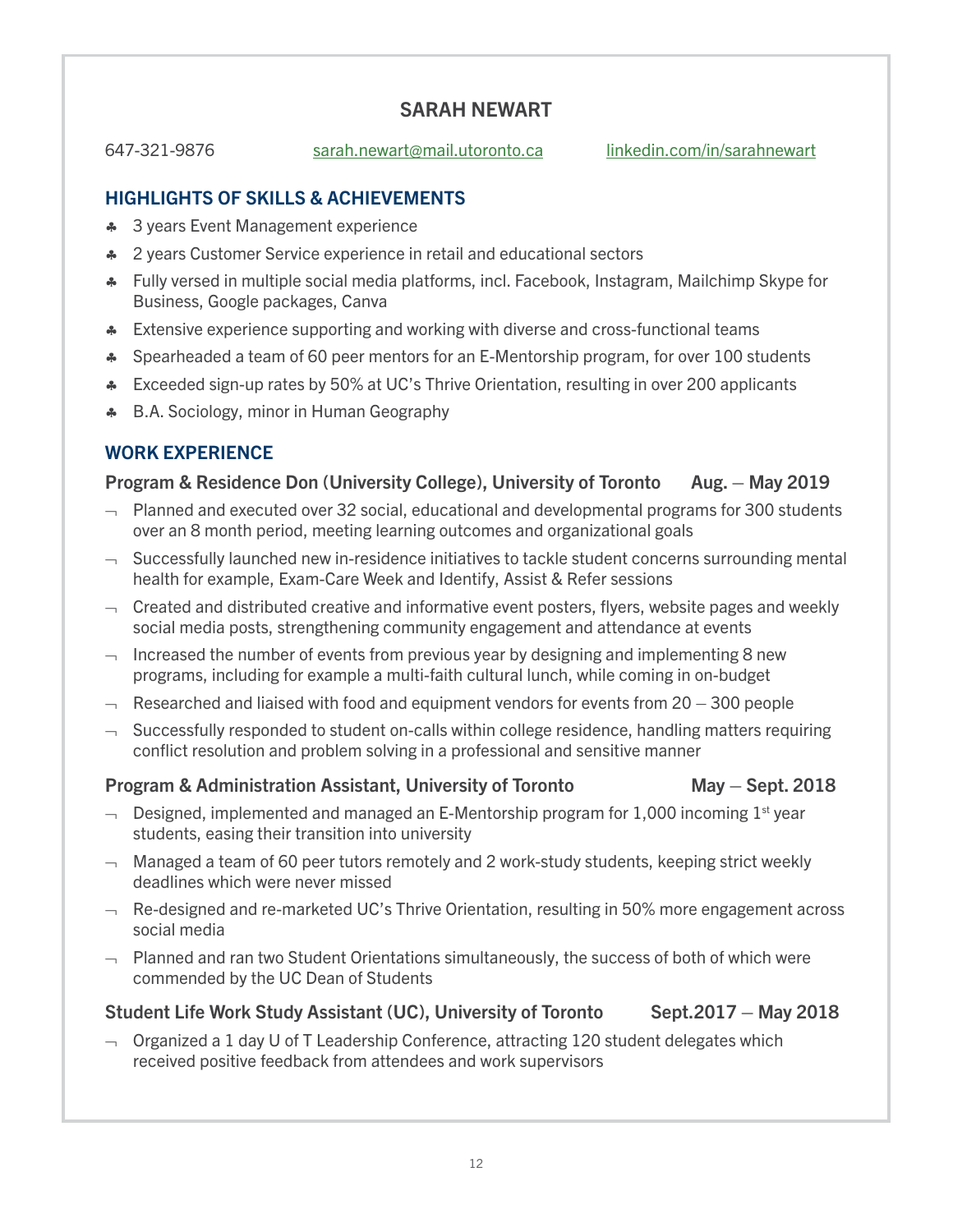- $\lnot$  Developed and recruited U of T alumni and professional speakers, scheduled group and individual break-out sessions and managed after conference social, developing conference management skills
- $\lnot$  Created detailed, bi-weekly progress reports for supervisors using excel and shared google files
- $\lnot$  Researched and designed 9 workshops to build student leadership skills, receiving full attendance at each workshop

#### Cast Member, Downtown Theatre, Toronto Grammann Mully 2016 – Sept. 2017

- $\lnot$  Cross-trained in guest services, concessions, floor and games arcade, requiring multi-tasking and flexibility to cover high volume areas
- $\lnot$  Frequently requested by management to run challenging guest services desk and was commended for excellent, consistent work by supervisors
- $\lnot$  Awarded two 100% Mystery Shopper Awards in 2017 in guest service attendant role
- $\lnot\quad$  Worked with a diverse team of staff to maintain health and safety standards
- $\lnot$  Commended for zero errors in cash handling while holding down roles in highly pressurized areas

\_\_\_\_\_\_\_\_\_\_\_\_\_\_\_\_\_\_\_\_\_\_\_\_\_\_\_\_\_\_\_\_\_\_\_\_\_\_\_\_\_\_

#### EDUCATION & AWARDS

| University of Toronto, St. George Campus, Toronto<br>Bachelors of Arts, Sociology Major, with a minor in Human Geography & Drama    | $2014 - 2019$ |
|-------------------------------------------------------------------------------------------------------------------------------------|---------------|
| <b>Awarded University College Merit Award</b><br>Nominated and approved by the Merit Award Council for contribution to UC community | 2019          |
| French Diploma & Peer Tutoring Award, Toronto High School                                                                           | 2014          |

\_\_\_\_\_\_\_\_\_\_\_\_\_\_\_\_\_\_\_\_\_\_\_\_\_\_\_\_\_\_\_\_\_\_\_\_\_\_\_\_\_\_

#### TRAINING & CERTIFICATIONS

- $\rightarrow$  Professionally trained in Conflict Resolution and Communication and Equity Inclusion 2018
- $\lnot$  Trained in Sexual Violence Education and Prevention 2018
- ¬ Completed SafeTalk Suicide Prevention training 2018
- ¬ CPR-C & HCP trained and certified 2017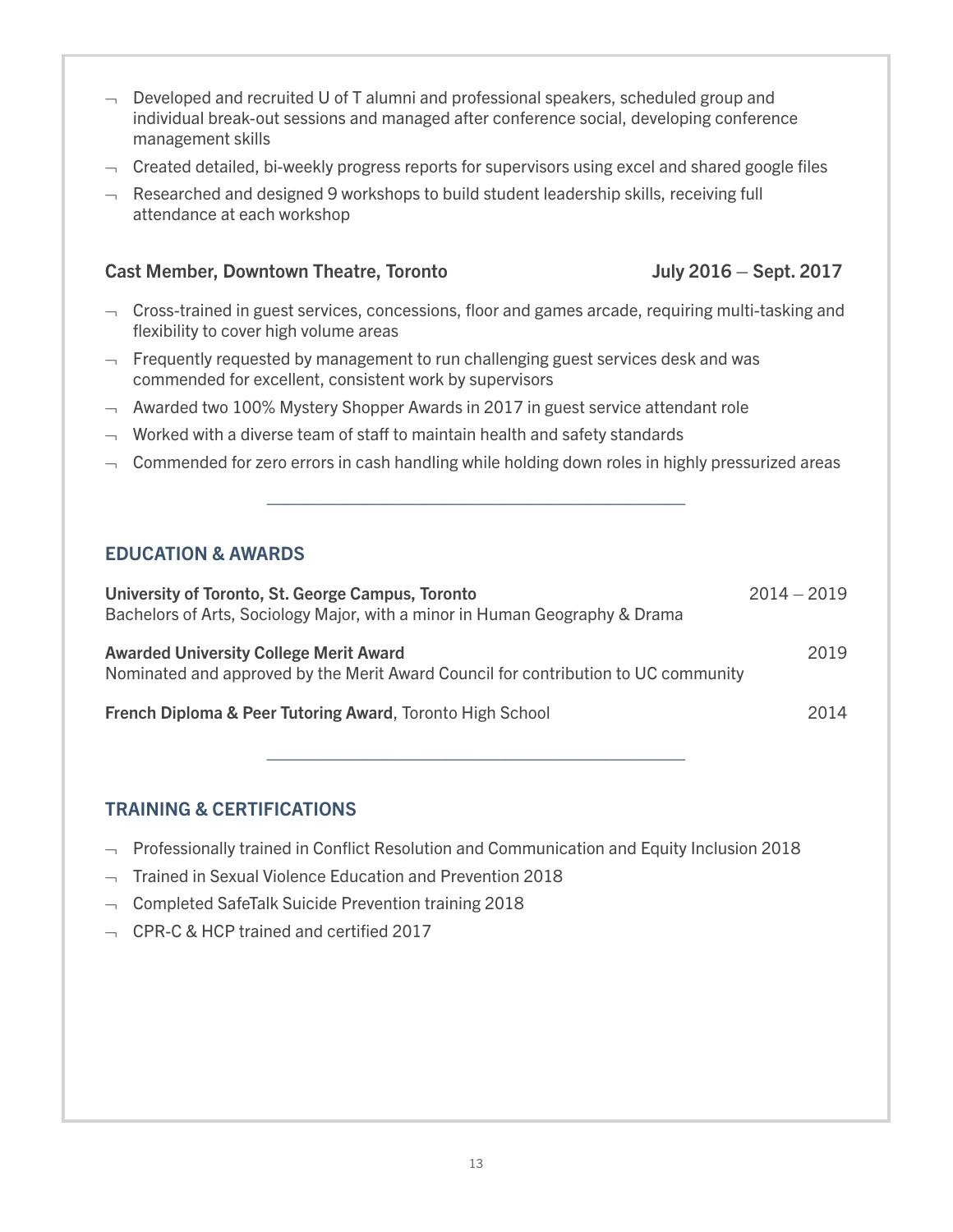#### <span id="page-13-0"></span>SAMPLE PROFILE (2): MAXWELL SMITH

Maxwell is an engineering student, preparing to enter his final year. Commonly in engineering, résumés are 1-page and focus both on engineering-related experience gained through class and cocurricular projects as well as through an internship. He is applying for an internship role.

## Maxwell **Smith**

416-987-6543 | maxw.smith@mail.utoronto.ca | www.linkedin.com/in/maxwellwsmith/

[DD-MM-YY]

Proctor & Gamble 4711 Yonge Street North York Toronto.

Dear Hiring Manager,

I am writing concerning your posting of 'Professional Year Experience Intern, Engineering' posted on the University of Toronto's Engineering Career Centre website. I have had the opportunity to hone skills on hands-on biomedical engineering, and I am seeking an opportunity to apply these skills to solving real-world issues. I am eager to participate in Procter and Gamble's internship program, and add value in solving problems in a multidisciplinary team.

Last summer, I had the opportunity to work as an engineering intern with Apotex Inc. In this role, I gained hands-on experience designing medical device parts using SolidWorks, and had the opportunity to present my designs for review to upper management. I tested the devices I helped to build using Instron and force gauges, completing tests of compression, impact, and high-cycle fatigue. Working in a cleanroom in the testing of the medical devices, I learned to use a particle counter to assess the status of the room. The results of my work were used in creating the final design of five medical devices, which are currently in the process of market testing with anticipated launch in the Canadian market in Spring 2021.

In 2018, I had the opportunity to participate in a school project where I worked in a team of three students to develop a modified asthma inhaler that uses a spacer device. With my team, I presented the inhaler's design at a student conference at the University of Toronto, receiving feedback from both students and engineering professionals. In the future, we hope to test this device to further improve the design.

Thank you for taking the time to review my application. I would be happy to provide any additional information you may require and can be reached on 416 987-6543. I look forward to hearing from you at your convenience.

Sincerely, Maxwell Smith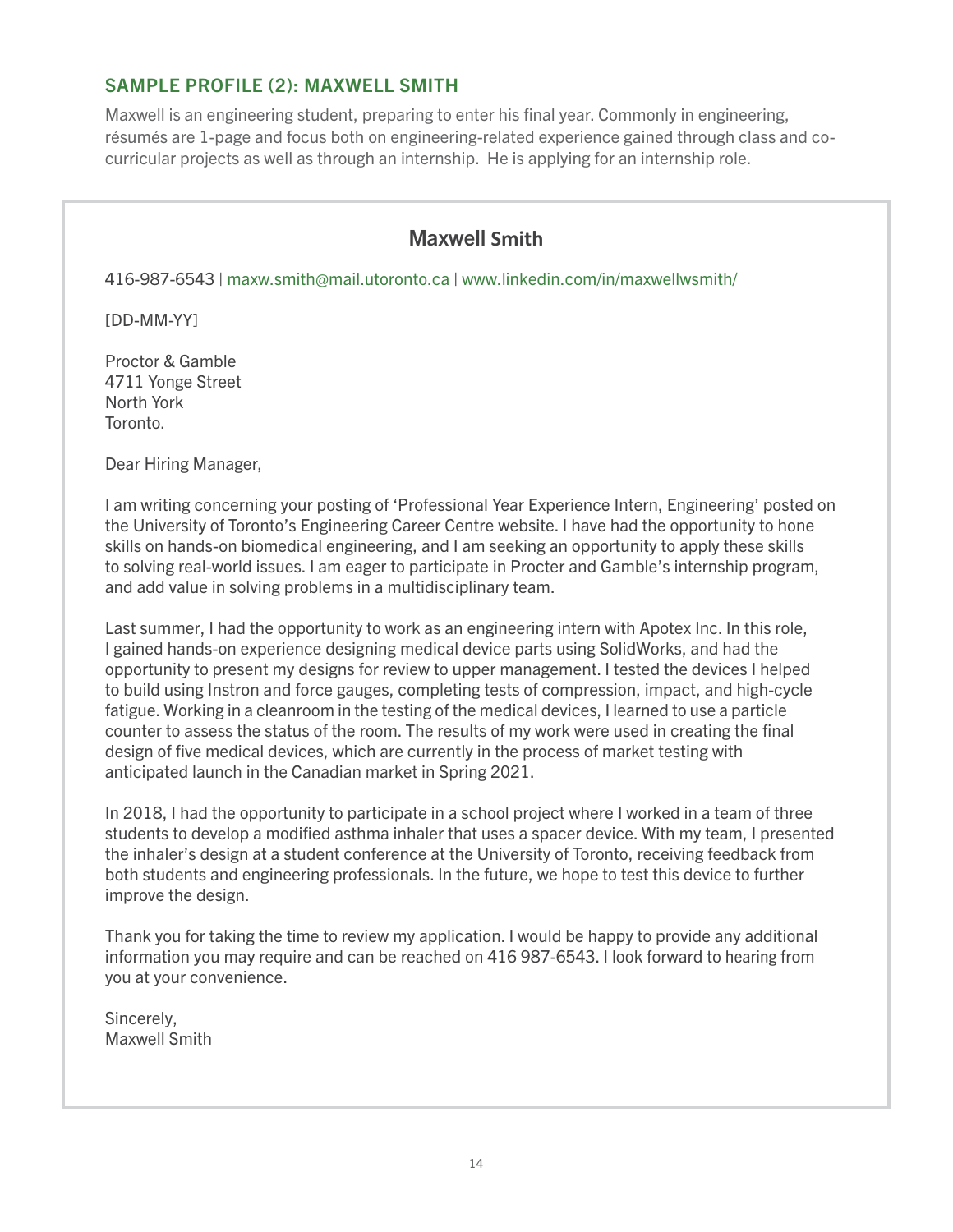15

# Maxwell Smith

# 416-987-6543 | maxw.smith@mail.utoronto.ca | www.linkedin.com/in/maxwellwsmith/

# SUMMARY OF SKILLS

- Two years research and technical experience in the field of biomedical engineering, including experience working in a clean room
- Applied understanding of software and test procedures in biomedical engineering
- Computer Skills: SolidWorks, AutoCAD, Matlab, C++, Minitab, Microsoft Office

# EDUCATION

University of Toronto *June 2021 (expected)* Bachelor of Applied Science, GPA: 3.8/4.0 Major: Engineering Science & Minor: Biomedical Engineering

# RELEVANT PROFESSIONAL EXPERIENCE

## Apotex Inc., Research and Development Intern, Toronto ON *Summer 2019*

- ∑ Engineered designs for bone screws and ergonomic handles for five implant devices using SolidWorks which were used in final pre-production stage
- ∑ Performed tests of implant device parts using Instron and force gauges, the results of which were used in determining the final designs
- ∑ Acquired hands-on knowledge of machine parts (including mill, CNC, and lathe), inspection (using calipers, micrometers, and CMM), and clean room procedures (including use of a particle counter) during the designing process
- ∑ Examined four animal implant procedures and observed operating procedure of fluoroscope and related medical devices, building a solid base of knowledge in this area

# ADDITIONAL EXPERIENCE

Medical Device Development Project – University of Toronto *Winter 2018*

- ∑ Designed a modified asthma inhaler with potential for patent while collaborating with a team of student designers and presented the project at Engineering Science Praxis Showcase
- ∑ Developed a project plan, identified and learned relevant patent law, as well as mastered basic design and solid modeling techniques.

## Bioengineering Student Association – University of Toronto *2018 – Present*

- ∑ Facilitated in the planning and implementation of various organizational events including moderating a panel discussion with professors from Department of Bioengineering
- ∑ Designed marketing materials and advertised the Orientation Welcome Event for new bioengineering students

# EXTRACURRICULARS & OTHER SKILLS

Sports: Professional Tennis player and soccer player. Varsity Tennis team member 2019 Languages: English and French (native), Spanish (intermediate), German (beginner)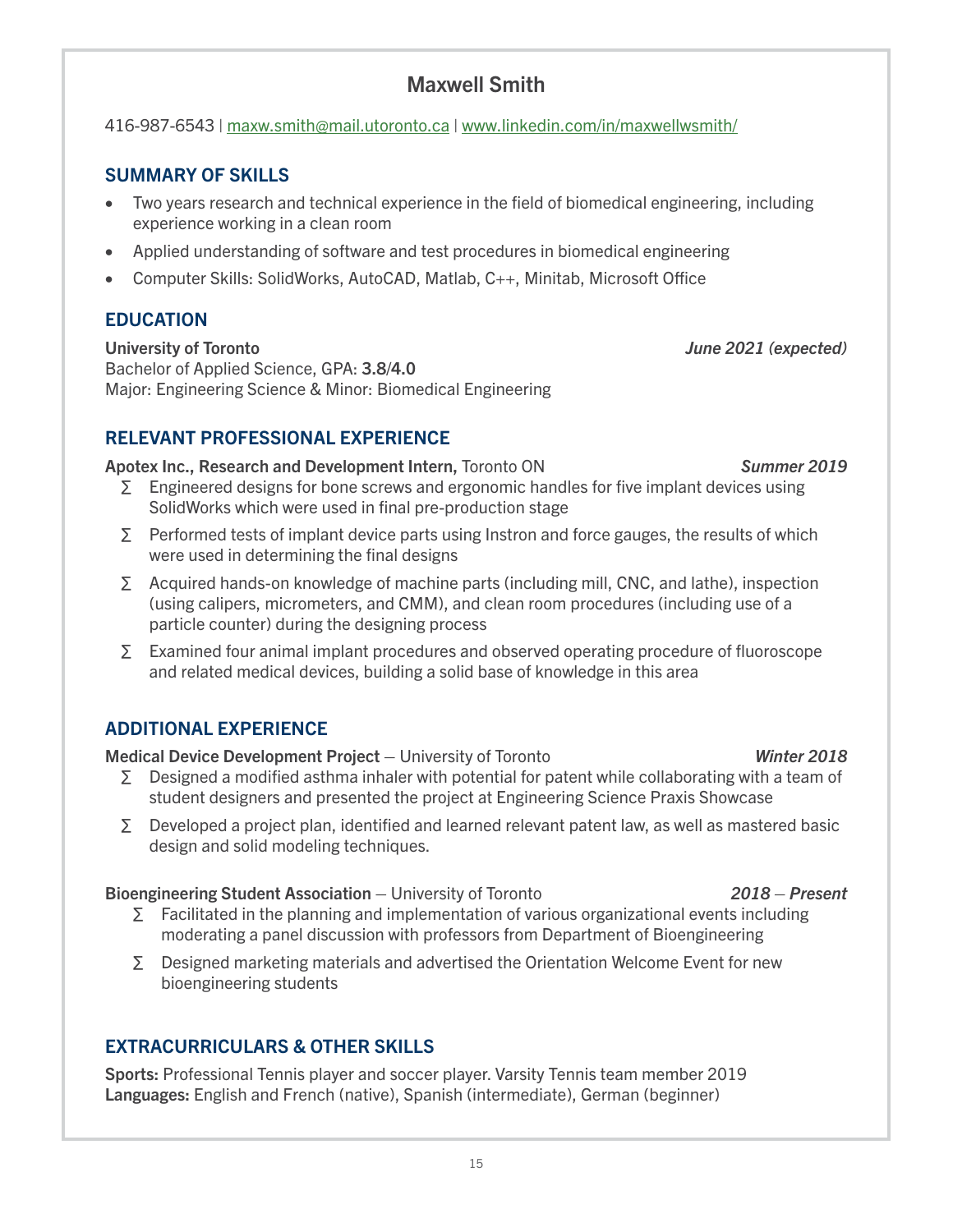#### <span id="page-15-0"></span>SAMPLE PROFILE (3): JAYANI LAL

Jayani is a first-year student studying Visual Arts. Although she has no paid work experience, she has volunteered in a number of positions that are relevant to the role she is applying to  $-$  a summer position as a counsellor and administrator of an arts-based youth camp. She has created a 1 page resume highlighting the skills acquired in the areas of most interest to the employer (i.e. arts-based activities, education, working with youth).

# Jayani Lal Queen's Park Crescent, Toronto, M5S 2C7 416-123-4567 jayani.lal@mail.utoronto.ca [MM-DD-YY] Harbourfront Centre Camps 235 Queens Quay West Toronto, ON M5J 2G8 Re: Camps Admin Assistant (Job Ref. # 15SM018-AA-ET) Dear HR Manager,

While reviewing the recent postings for summer positions on the Harbourfront Centre's website, I was excited to find your job posting for the above position. As a first-year student majoring in Visual Studies at the University of Toronto, I am passionate about contemporary art and am excited by the work that you do as a non-profit organization specializing in arts-based education programs for youth. I believe that my experience in office administration and camp counselling aligns closely with the candidate you are seeking for this position.

For the last number of years I have volunteered approximately 15 hours per week at the Arts for Children and Youth. In this role, I divide my time between completing office administration work, and providing arts-based education to children in schools. I regularly provide information to educators via phone and email with regard to the types of programming on offer. Having felt that social media would be an effective method of informing educators (current users and other community members) of AFCY's programming, I proposed the company open a Facebook page and that I would curate the content on the page. Having designed the page, it launched in January 2019. In February, five educators signed-up for AFCY's programming, all of whom informed AFCY that they had heard about the organization via Facebook.

I would like to thank you for taking the time to review my application. I am available to start work at short notice and am flexible with working hours and shift work. I can be reached on 416-123-4567.

Sincerely,

Jayani Lal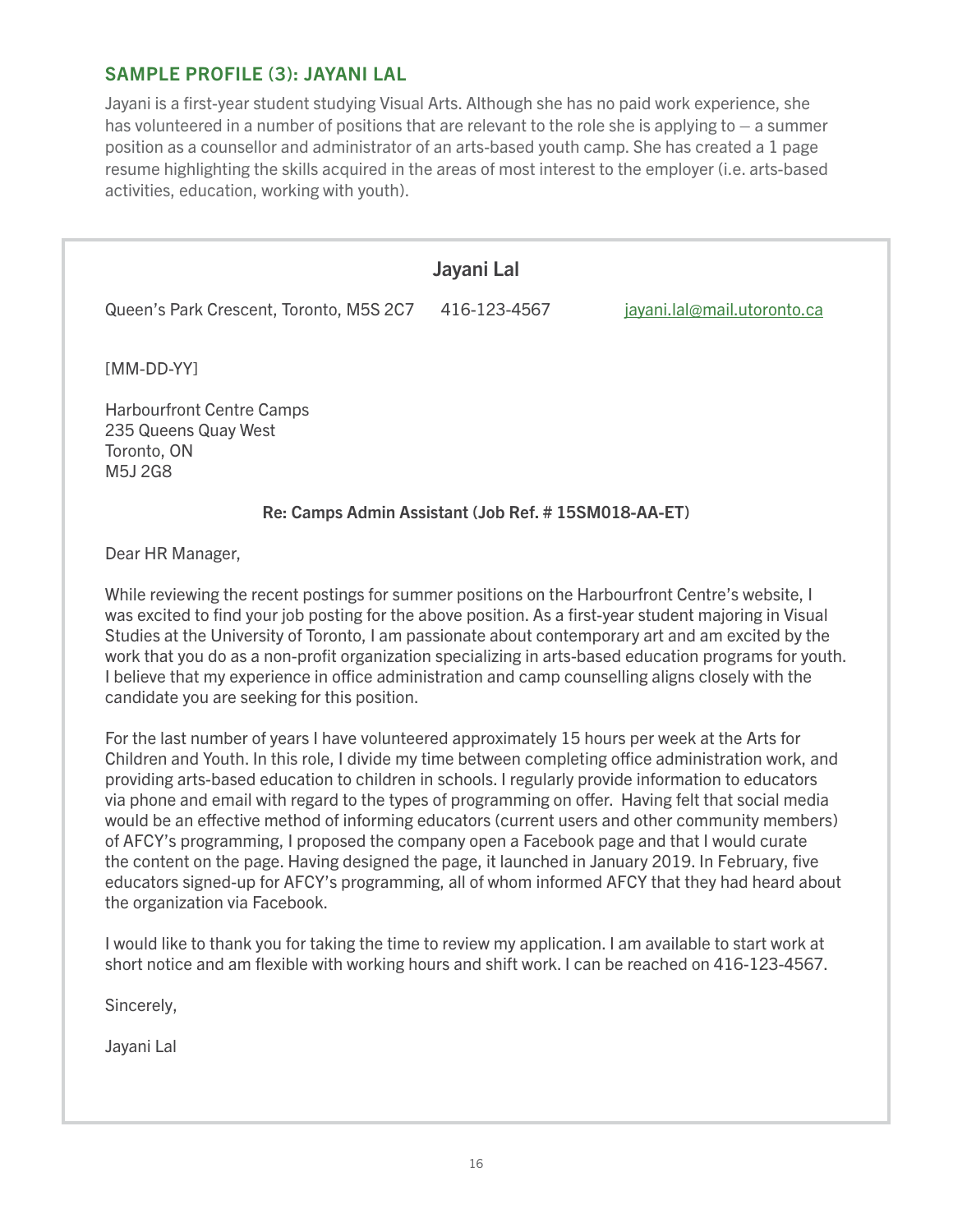## Jayani Lal

Queen's Park Crescent, Toronto, M5S 2C7 416-123-4567 iavani.lal@mail.utoronto.ca

17

PROFILE & SKILLS SUMMARY

A passionate Visual Studies student with experience working in arts-based camps seeking an opportunity to apply my creativity, energy and coaching skills in an arts-based cultural center.

- Experience of developing and delivering educational and engaging arts based activities to children
- Proficient in the use of MS Office Suite and database scheduling software
- Certified to deliver First Aid & CPR to children
- Currently pursuing a Bachelor of Arts, Visual Studies, with focus on Visual Strategies & Concepts
- Feedback from supervisors have described me as being "quick to learn", "applying academic knowledge to develop children's programing" and "dedicated"

#### RELEVANT EXPERIENCE

#### AFCY (Arts for Children and Youth), Office Assistant (volunteer), Toronto 2018 - present

- Respond to enquiries from educators by phone and through email and Facebook regarding AFCY's programming, managing up to 40 enquiries daily, following up in a timely and accurate manner
- Schedule programming for approximately 25 high schools, using SmartSheet scheduling software
- Developed content for a new Facebook page, which resulted in a strong sign-up for events
- Develop creative copy for weekly newsletter, emailing up to 100 educators about upcoming events, with the goal of increasing enrollment in AFCY's programs
- Deliver arts programming to children by developing interactive activities for use in the program and successfully engaging children in art while providing a safe afterschool activity; have received strong feedback from school staff and requests for follow-up programs

#### University of Toronto, Hart House Art Committee (Acquisitions), Toronto, ON 2019 - 2020

- Worked as a docent at the Justina M. Barnicke Gallery, providing a minimum of 2 tours per week to approx. 5 students per tour, teaching students about contemporary Canadian art; feedback forms consistently rated my tours as 'excellent'
- Reviewed more than 40 Canadian contemporary art works and acquired 3 new works over the course of school year, contributing to the building of the University of Toronto's art collection
- Participated in 4 gallery and studio visits, building knowledge of Canadian contemporary art and tasks involved in working as an art curator.

#### Art Gallery of Ontario (AGO), Art Camp Senior Volunteer, Toronto, ON 2017 - 2019

- Facilitated and co-created curriculum for two art-based, interactive workshops for the AGO's highly popular March Break Camps, educating groups of 20 children
- Recruited 4 students into AGO's summer camp program, building a strong team of co-educators
- Collaborated to train of 5 new volunteers to the AGO's March Break Art Camp, including delivering mock versions of the camp workshops to ensure the organisations performance and safety standards were met
- Responding to approximately 100 requests from parents via phone and email interested in enrolling children, resulting in a take-up of 100% of places that year

#### EDUCATION

#### Bachelor of Arts (Hons) Visual Studies, University of Toronto 2019 - 2023

Courses include Visual Concepts, Visual Strategies, Art and Context, Contemporary Printing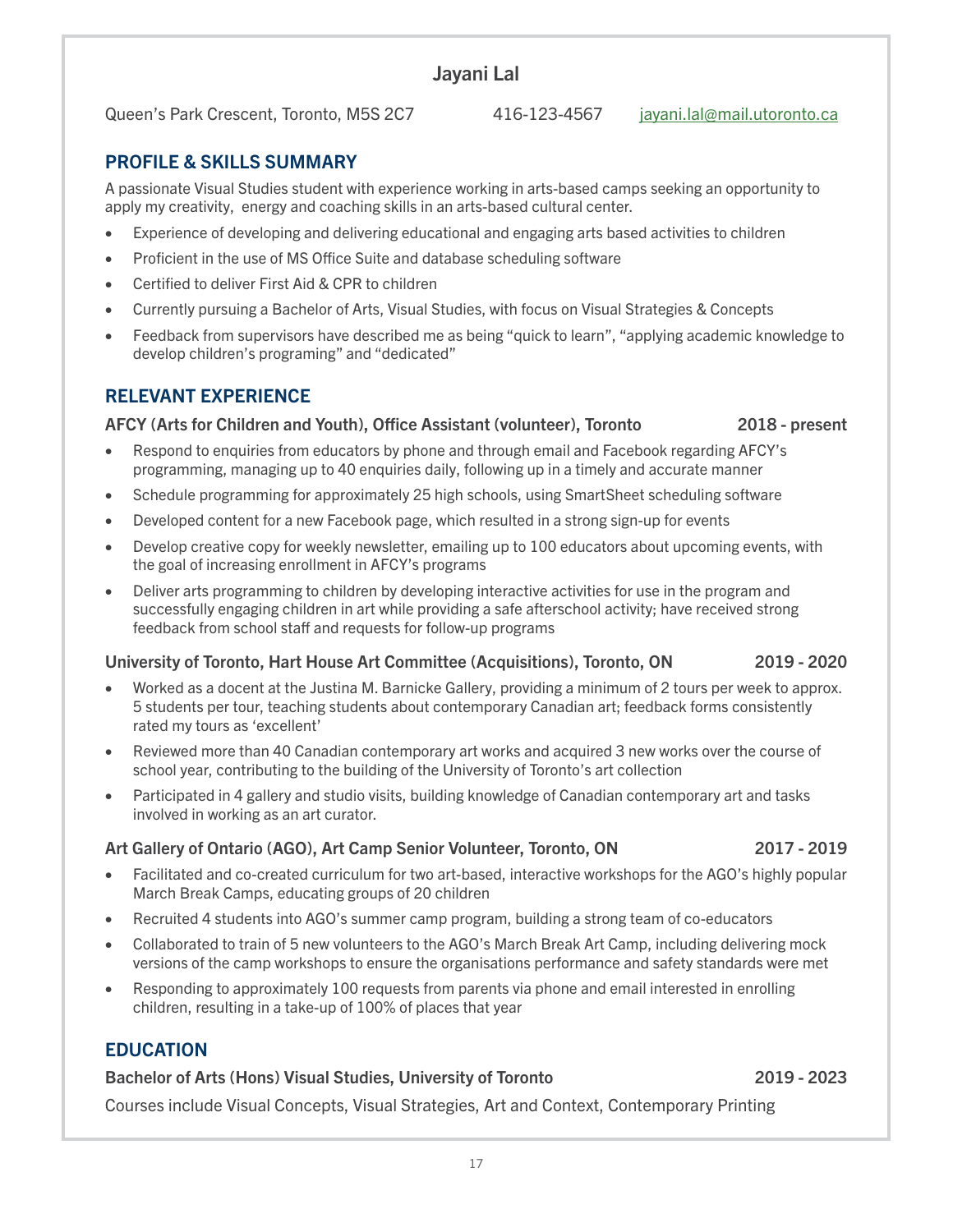#### <span id="page-17-0"></span>SAMPLE PROFILE (4): JONATHAN CHANG

Jonathan is a Bachelor of Commerce student who will graduate shortly. Jonathan is an international student, and has had the opportunity to study abroad during his degree. He wishes to apply for a permanent role as a Consultant.

#### Jonathan Chang

Toronto, B1A 3C2 | 416-765-4321| jon.chang@mail.utoronto.ca | linkedin.com/in/jrchang/

Date: DD/MM/YY

Boston Consulting Group 181 Bay Street Toronto, Ontario.

Dear Neeta Sharma,

While attending a job fair at the University of Toronto on [Month Day, Year], I had the opportunity to meet with Ms. Murphy who was representing your organization. While speaking with her, she recommended that I apply to Boston Consulting Group as a consultant. I would bring to your organization a solid understanding of accounting consulting, as well as both local and international experience in client advising. I am excited by the opportunity to work for a multinational organization, and hope to apply my understanding of the Asian marketplace in my role.

This past summer, I had the opportunity to work as a Financial Planner intern at HSBC in Hong Kong. This opportunity enabled me to further develop my client advising skills, as well as my ability to deliver information via presentations. Over the summer, I worked with 10 corporate clients (mainly small businesses), working in partnership with a full-time financial planner, while taking on increasing responsibility during the client meetings. One of my main responsibilities in the role was to build a workshop aimed at convincing new small business clients to invest at HSBC. I delivered this workshop several times at the branch I was working at, to approximately 10 attendees per workshop. This workshop was successful in convincing several new clients to invest, and the success of the program was brought to the attention of HSBC Head Office. After attending the workshop, representatives from the Head Office decided that a version of the workshop should be rolled out to other branches that work with small businesses, or are aiming to attract small business clients. I received an acknowledgement from the Managing Director for my work on this project.

Thank you for taking the time to review my application. I hope to speak with you soon. I can be reached at 416 765-4321.

Sincerely, Jonathan Chang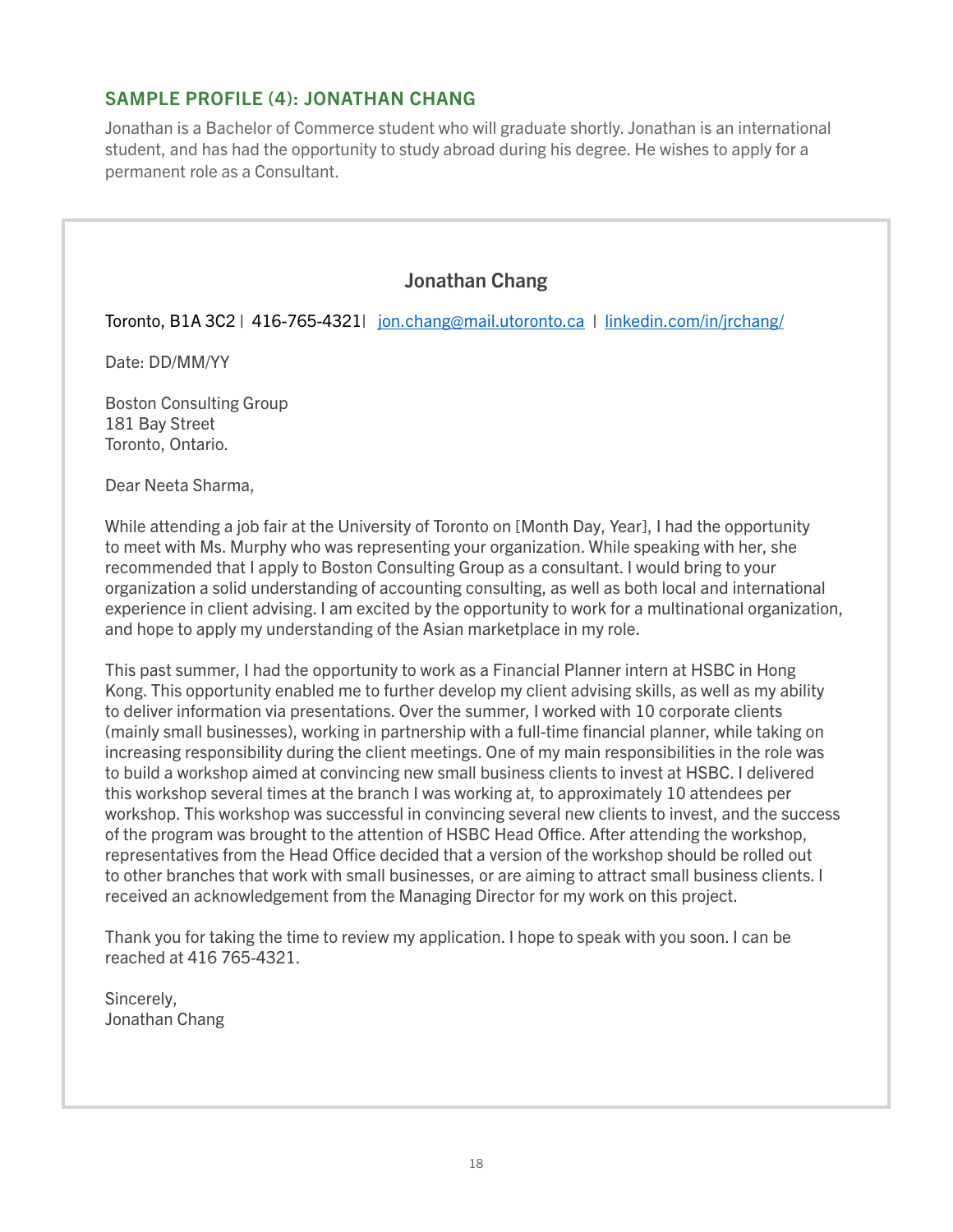# Jonathan Chang

Toronto, B1A 3C2 | 416-765-4321| jon.chang@mail.utoronto.ca | linkedin.com/in/jrchang/

#### HIGHLIGHTS OF SKILLS

- • Experienced professional with strong analytical skills and ability to deliver tailored solutions to deliver social impact in communities
- Strong consulting, problem solving, and client interaction skills gained through international experiences working with leading financial sector organizations
- Languages: English, Cantonese, Mandarin, French, Spanish (intermediate), German (beginner)
- IT Skills: MS Office (Excel, Outlook, Access, Word, PowerPoint), programming languages (Python, Java, C++, R), data visualization (Tableau, Power BI) and Adobe Creative Suite
- Proven leadership credentials demonstrated by key roles in various student consulting clubs

#### EDUCATION **& AWARDS**

#### UNIVERSITY OF TORONTO *June 2020 (expected)*

Bachelor of Commerce, Specialist in Finance and Economics, GPA: 3.64/4.0 *Relevant Coursework:* Managerial Accounting, Investing for Impact, Management Consulting and Creative Destruction Lab

#### PEKING UNIVERSITY, Beijing China *February 2*019

"Doing Business in China" – a two-week course on Chinese business practices taught via cases and experiential learning. Topics included MNC operations in China and Financial Markets

Social Impact Scholarship – Awarded for writing a proposal for a creative business idea aimed at making a social impact on our communities

#### RELEVANT CONSULTING EXPERIENCE

#### HSBC, *Financial Planning Intern,* Hong Kong *May 2019 – August 2019*

- • Co-consulted with 10 potential corporate clients to develop financial plans based on each clients' specific needs and situations, and successfully convinced all 10 clients to invest
- Planned, marketed and facilitated workshop for approximately 50 potential small business clients; after positive feedback from attendees, the workshop was reviewed by the corporate training office and a version of the workshop is being prepared for branch roll-out
- Performed at least 15 daily stock/mutual funds transactions, and worked as back-up teller to assist clients in conducting transactions

# Commerce Consulting Association, *Director of Events,* University of Toronto. *2016 - 2018*

Spearheaded a team of 10 students in planning the annual launch conference focused on bringing together students and professionals passionate about creating social impact, including: • Assumed responsibility for securing seven seasoned professionals to serve as panelists

- Recruited six teams of students to pitch innovated ideas focused on creating social impact
- Advertised the campaign to Commerce students, resulting in a turn-out of over 100 students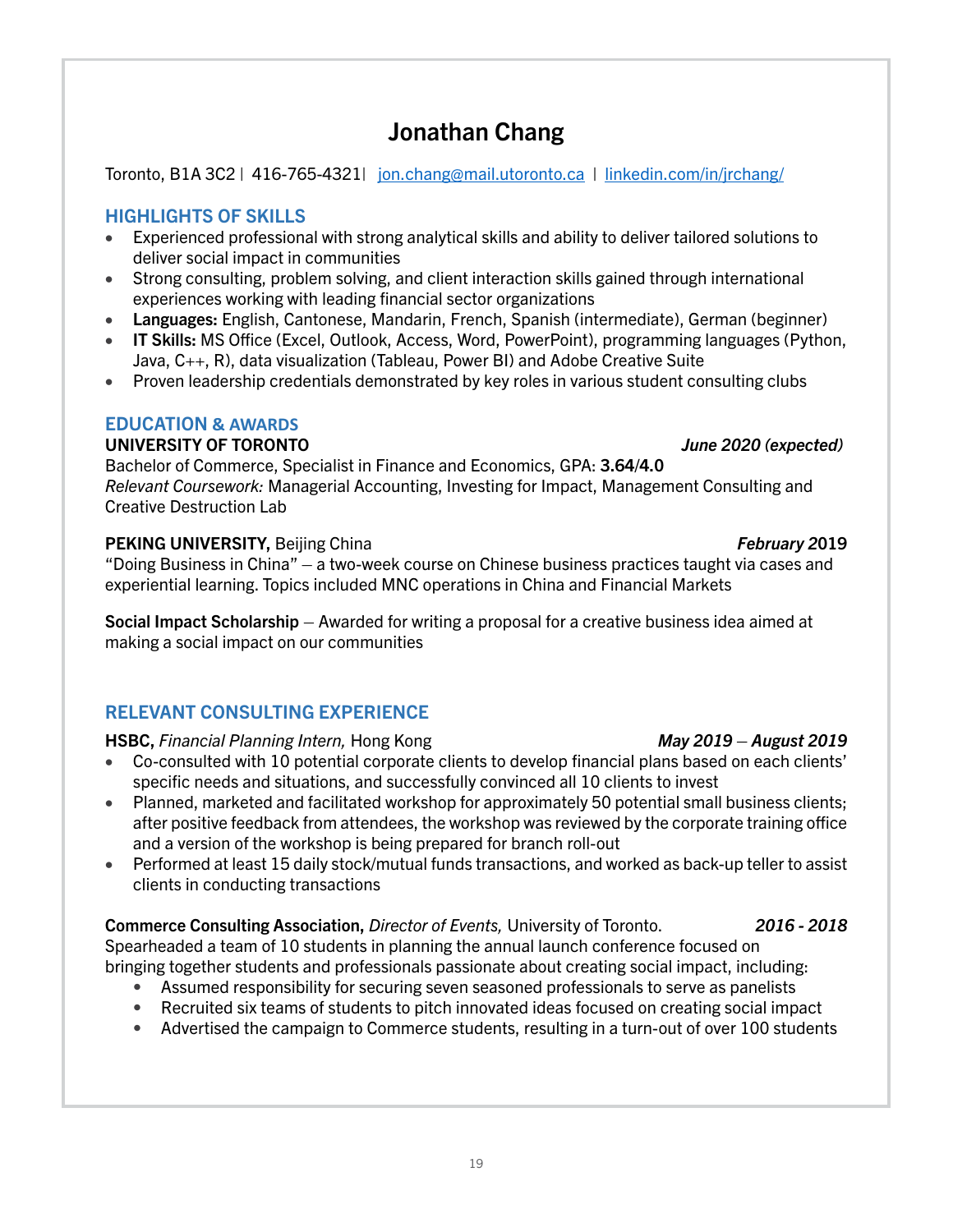#### Endeavour Consulting, *Associate Consultant,* Toronto, ON. *2016 - 2018*

Led a team of 5 volunteers providing pro-bono consulting services to 4 non-profit organizations that would not otherwise have had access to consulting services:

- Met with the consulting team and client to gather requirements and propose solutions
- Brainstormed and researched possible solutions, and worked with the consulting team to review feasibility and make recommendations
- Attended and supported on-going training sessions, gaining both theoretical and hands-on knowledge of consulting services for non-profit organizations

#### ADDITONAL **EXPERIENCE**

University of Toronto, *Academic Peer Advisor,* Toronto, ON. *2017 - Present*

- Assisted approximately 100 undergraduate Commerce students select and enroll in courses for upcoming semester, helping ensure students enrolled in courses required for graduation while building a well-rounded knowledge base as per their career goals
- Created and co-facilitated a 1-hour workshop to approximately 200 incoming students about the University of Toronto's academic policies and the course registration process ensuring student awareness of academic responsibilities
- Converted the policy and enrollment workshop into an online module for posting on the program website. Five additional programs have requested the slides for posting on program website

#### Toronto Animal Shelter, *Pet Care Volunteer & Photographer,* Toronto, ON. *2017 - 2018*

- 
- Undertook physical tasks related to animal care of over 50 animals including walking, grooming, feeding/watering, socializing and general care
- Improved animal shelter facilities by developing a feedback form and gathered inputs from the local community, which feedback was used to make important changes in the shelter
- Designed marketing materials for the company's website, including taking animal photographs, which resulted in an increased adoption rate by over 10% in 2 months

#### **EXTRACURRICULAR ACTIVITIES**

Sports: Professional Volleyball and soccer player. Varsity Volleyball team member 2017-2019 Certifications: CPR & First Aid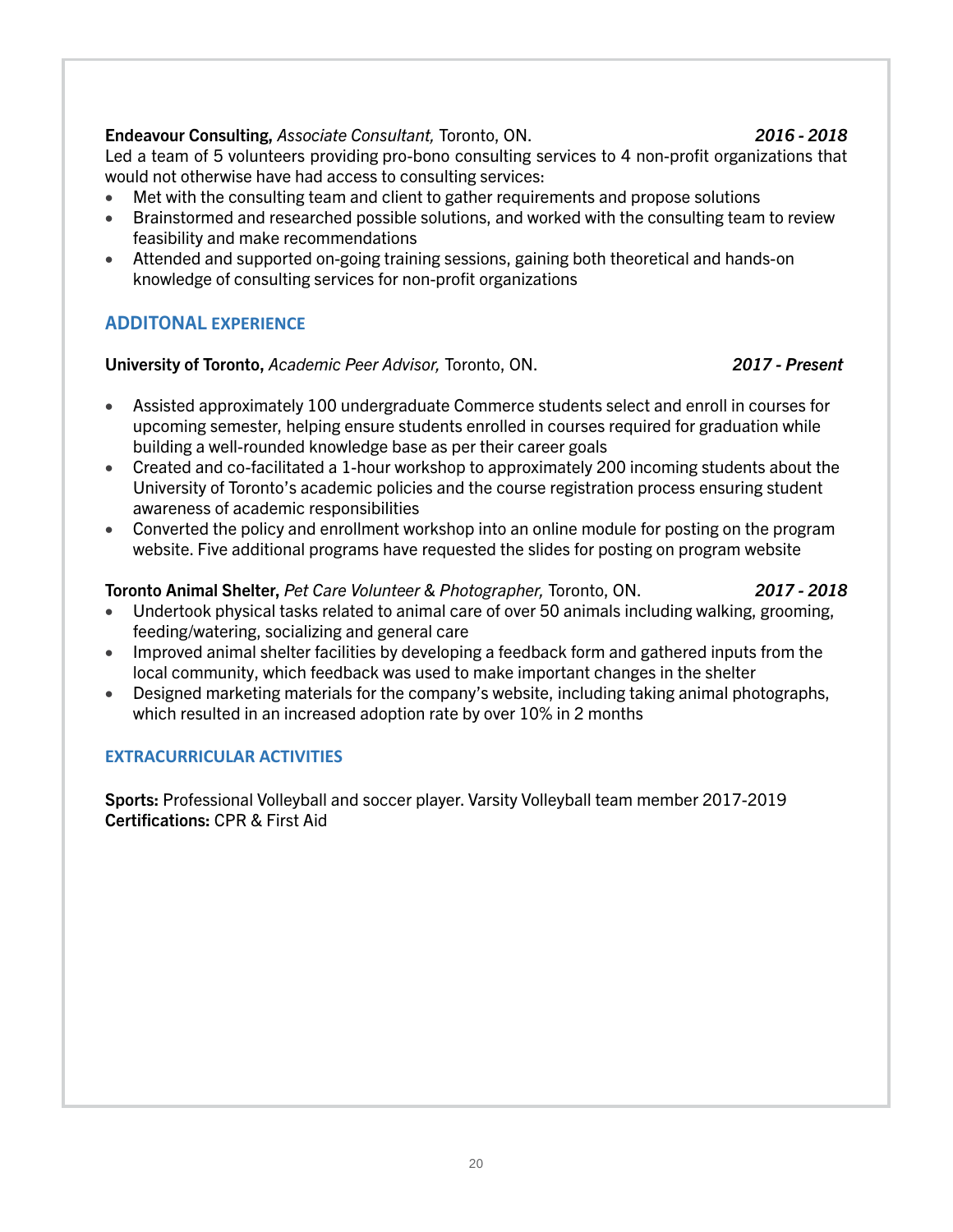# <span id="page-20-0"></span>Résumé or c.v.?

Employers in industry may often use the terms *résumé* and *c.v.* interchangeably; however, it is usually the résumé that is being requested. While there are some similarities, here are some distinguishing features:

#### Résumé

- Concise summary of relevant experience, skills, education, tailored to the position
- Typically, a maximum of one to two pages
- Used to apply for industry positions, such as in business organizations, non-profit, consulting, management, or government

C.V.

- Emphasis on academic qualifications, related research and teaching experience, publications, scholarly achievements
- Length (number of pages) is often dependent on length of academic career and associated scholarly work
- Used to apply for academic positions (e.g., positions in teaching and/or research at academic institutions) as well as graduate and professional schools.

#### <span id="page-20-1"></span>CONVERTING YOUR RÉSUMÉ TO A C.V. TO APPLY FOR GRADUATE SCHOOL

#### <span id="page-20-2"></span>*THE PROCESS*

If you are applying to a graduate or professional program, you may need to revise your résumé to tailor it for a more scholarly pursuit, as opposed to a work position.

Here is how to begin the process:

- Identify the most important skills, experiences, and educational information valued by the graduate or professional program and ensure that you will highlight them in your document
- Prioritize the information you have gathered and decide how to organize the sections on your c.v., listing the most relevant information first

• Ensure you expand on your academic experiences that are relevant to the program (e.g., academic projects, and technical skills such as SPSS)

#### <span id="page-20-3"></span>*EXAMPLE OF HOW A RÉSUMÉ IS CONVERTED TO A C.V. TO APPLY TO GRADUATE SCHOOL*

In the next pages, we outline how Maheen converted her résumé into a c.v. Note: For more information about how to create a c.v. to apply to academic positions (e.g., tenure track professor), please visit our website at [studentlife.utoronto.ca](https://studentlife.utoronto.ca/task/create-your-academic-cv-and-cover-letter/)

#### <span id="page-20-4"></span>*CASE STUDY: MAHEEN RIAZ, CONVERTING A RÉSUMÉ TO A C.V.*

Maheen used the résumé below to apply for a position as an administrative assistant for the Department of Student Life. In her résumé, Maheen highlighted her organizational, administrative, and teamwork skills, as well as her accomplishments. Maheen will be applying to graduate school—a thesis-based master of science—and she will take and convert this résumé into a c.v. for her application.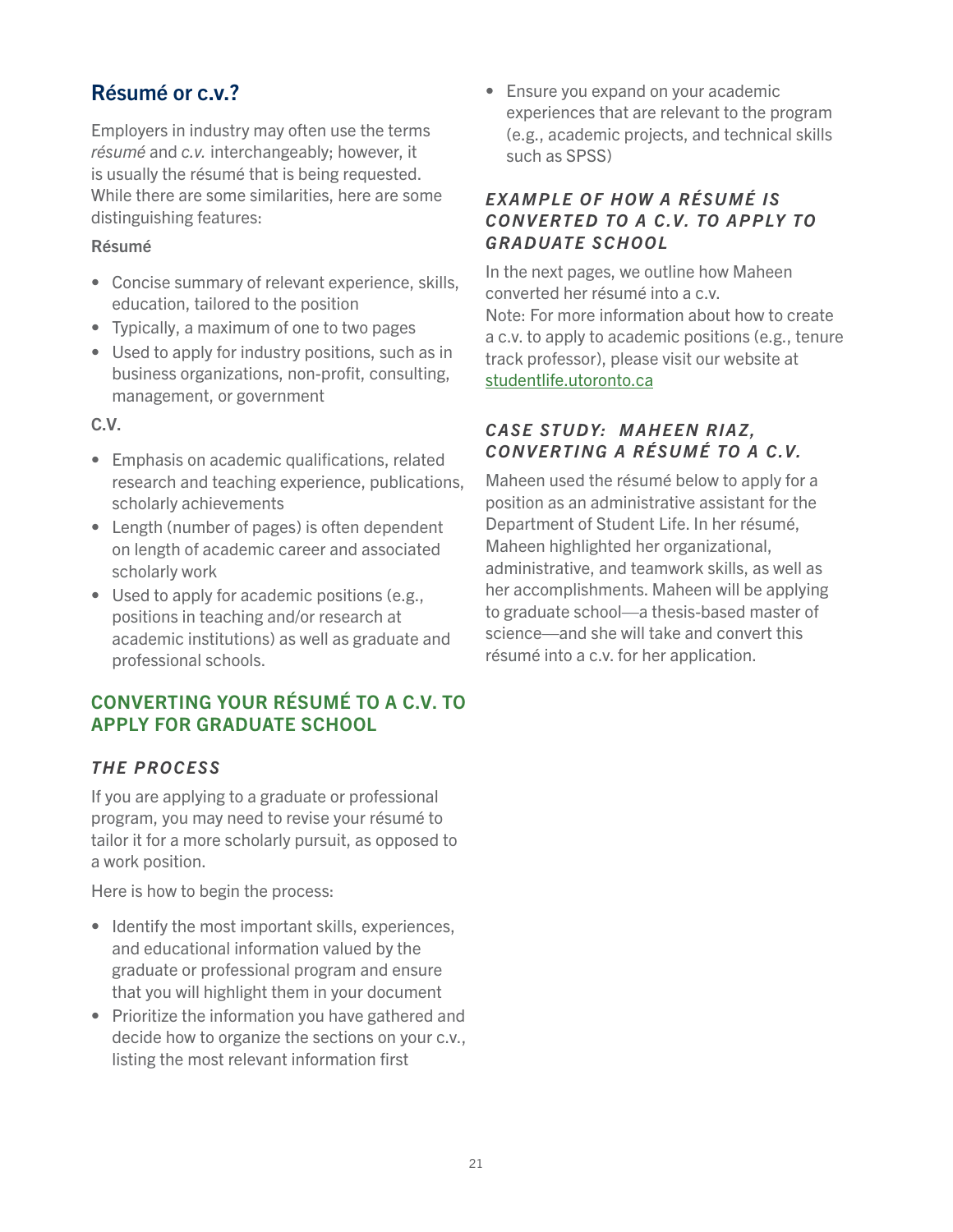#### MAHEEN RIAZ

1839 St. George Street, Toronto ON M5V 2D7 416-481-4433, [mriaz@sympatico.ca](mailto:mriaz@sympatico.ca)

#### **WORK EXPERIENCE**

| Summer and                                                                 | part-time 2010-2011 Research assistant, Ortho Pharmaceuticals Inc.<br>• Ensured a high level of detail accuracy when designing, organizing,<br>and carrying out tasks for experiments, and completed work by the<br>assigned deadlines<br>• Analyzed information gathered, and presented results to team<br>members and supervisors<br>• Wrote clear and concise reports |  |
|----------------------------------------------------------------------------|--------------------------------------------------------------------------------------------------------------------------------------------------------------------------------------------------------------------------------------------------------------------------------------------------------------------------------------------------------------------------|--|
| Summer 2011                                                                | Cashier/salesperson, Calderone's Bookstore<br>· Priced, stocked, and organized displays<br>. Interacted with customers, and named twice as Employee of the<br>Month                                                                                                                                                                                                      |  |
| <b>Fall 2010</b>                                                           | <b>Volunteer, Canadian Physicians for Africa</b><br>• Coordinated a team of seven people that raised \$100,000<br>· Raised \$16,000 for the Food for Africa Campaign.                                                                                                                                                                                                    |  |
|                                                                            | Part-time 2009-2010 Clinic volunteer, Manulife Red Cross Blood Donor Clinic<br>• Contacted registered blood donors to regularly attend Red Cross<br>Clinics<br>• Registered 500 blood donors in a busy Red Cross Blood Donor Clinic                                                                                                                                      |  |
| Summer 2009                                                                | <b>Barista, Starbucks</b><br>• Collaborated closely with a team to deliver fast and courteous service<br>to customers<br>• Organized a new method of processing catering orders that saved<br>time and improved efficiency                                                                                                                                               |  |
| <b>EDUCATION</b>                                                           |                                                                                                                                                                                                                                                                                                                                                                          |  |
| 2012                                                                       | <b>Bachelor of Science,</b><br>University of Toronto                                                                                                                                                                                                                                                                                                                     |  |
| <b>ACTIVITIES AND INTERESTS</b>                                            |                                                                                                                                                                                                                                                                                                                                                                          |  |
| Fitness, weightlifting, science magazines, theatre, and music (play piano) |                                                                                                                                                                                                                                                                                                                                                                          |  |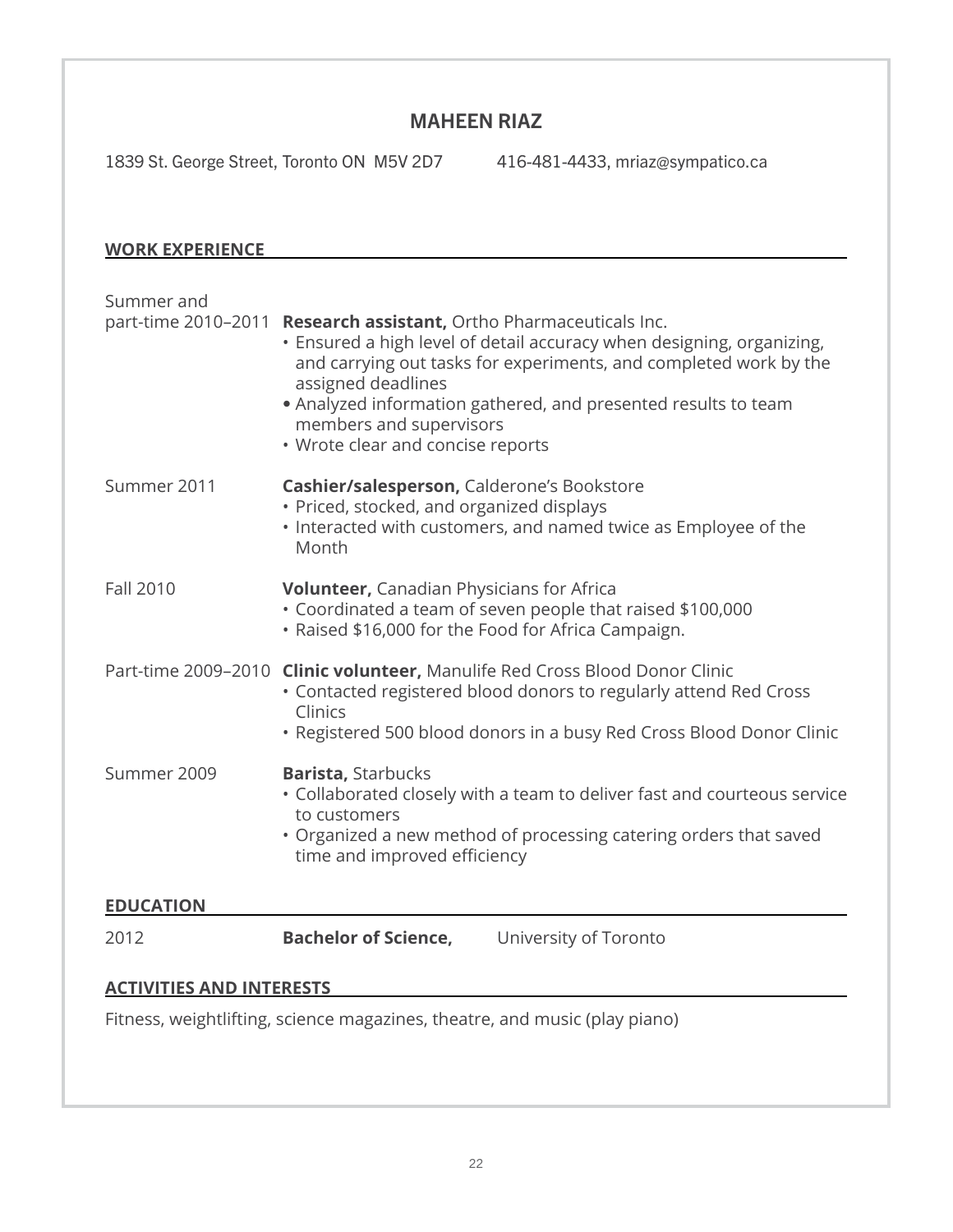Maheen has now converted the résumé she used for administrative positions to a c.v., which she will use to apply to a thesis-based master of science. Maheen is highlighting her research skills and her technical laboratory skills.

|                                                                  | <b>MAHEEN RIAZ</b>                                                                                                                                                                                                                                                                                                                                                                                                                                                                                                                                                |  |
|------------------------------------------------------------------|-------------------------------------------------------------------------------------------------------------------------------------------------------------------------------------------------------------------------------------------------------------------------------------------------------------------------------------------------------------------------------------------------------------------------------------------------------------------------------------------------------------------------------------------------------------------|--|
| 416-481-4433 - mriaz@mail.utoronto.ca                            |                                                                                                                                                                                                                                                                                                                                                                                                                                                                                                                                                                   |  |
| Current address:<br>1839 St. George Street<br>Toronto ON M5V 2D7 | Permanent address:<br>4632 Oxford Street<br>Montreal QC H3R 5T2                                                                                                                                                                                                                                                                                                                                                                                                                                                                                                   |  |
| <b>EDUCATION</b>                                                 |                                                                                                                                                                                                                                                                                                                                                                                                                                                                                                                                                                   |  |
| 2012                                                             | Bachelor of Science, Biochemistry and Neuroscience, double major<br><b>University of Toronto</b>                                                                                                                                                                                                                                                                                                                                                                                                                                                                  |  |
| <b>HONOURS AND AWARDS</b>                                        |                                                                                                                                                                                                                                                                                                                                                                                                                                                                                                                                                                   |  |
| 2012, 2011, 2010<br>2010, 2009                                   | Dean's List: CGPA of 3.5/4.0 or higher<br>University College In-Course Scholarship:<br>One of seventy-five awards given for top academic achievement                                                                                                                                                                                                                                                                                                                                                                                                              |  |
| <b>ACADEMIC PROJECTS</b>                                         |                                                                                                                                                                                                                                                                                                                                                                                                                                                                                                                                                                   |  |
| 2011                                                             | Advanced Microbiology Project (IMCC01H3), University of Toronto<br>• Performed lab experiments on protein separation<br>· Maintained lab equipment regularly<br>• Compiled and analyzed data using SPSS<br>• Prepared detailed reports summarizing findings                                                                                                                                                                                                                                                                                                       |  |
| 2010                                                             | Neuroscience Course (HMB200H), University of Toronto<br>• Researched the effect of anti-psychotic drugs on the brain<br>• Conducted literature reviews on a range of scientific topics<br>• Wrote numerous papers, several as long as twenty-five pages.                                                                                                                                                                                                                                                                                                          |  |
| <b>RESEARCH EXPERIENCE</b>                                       |                                                                                                                                                                                                                                                                                                                                                                                                                                                                                                                                                                   |  |
| Summer and                                                       | part-time 2010-2011 Research assistant, Ortho Pharmaceuticals Inc.<br>• Performed DNA isolations and used restriction enzymes<br>• Designed Michaelis-Menton enzyme kinetics assays<br>• Performed syntheses, purification, distillations, and crystallizations<br>• Generated cellulose ion exchange and gel exclusion chromatographs<br>• Conducted statistical analysis of experimental data, and evaluated<br>arguments based on research data<br>• Presented ideas and results to team members and supervisor<br>. Wrote clear and concise laboratory report |  |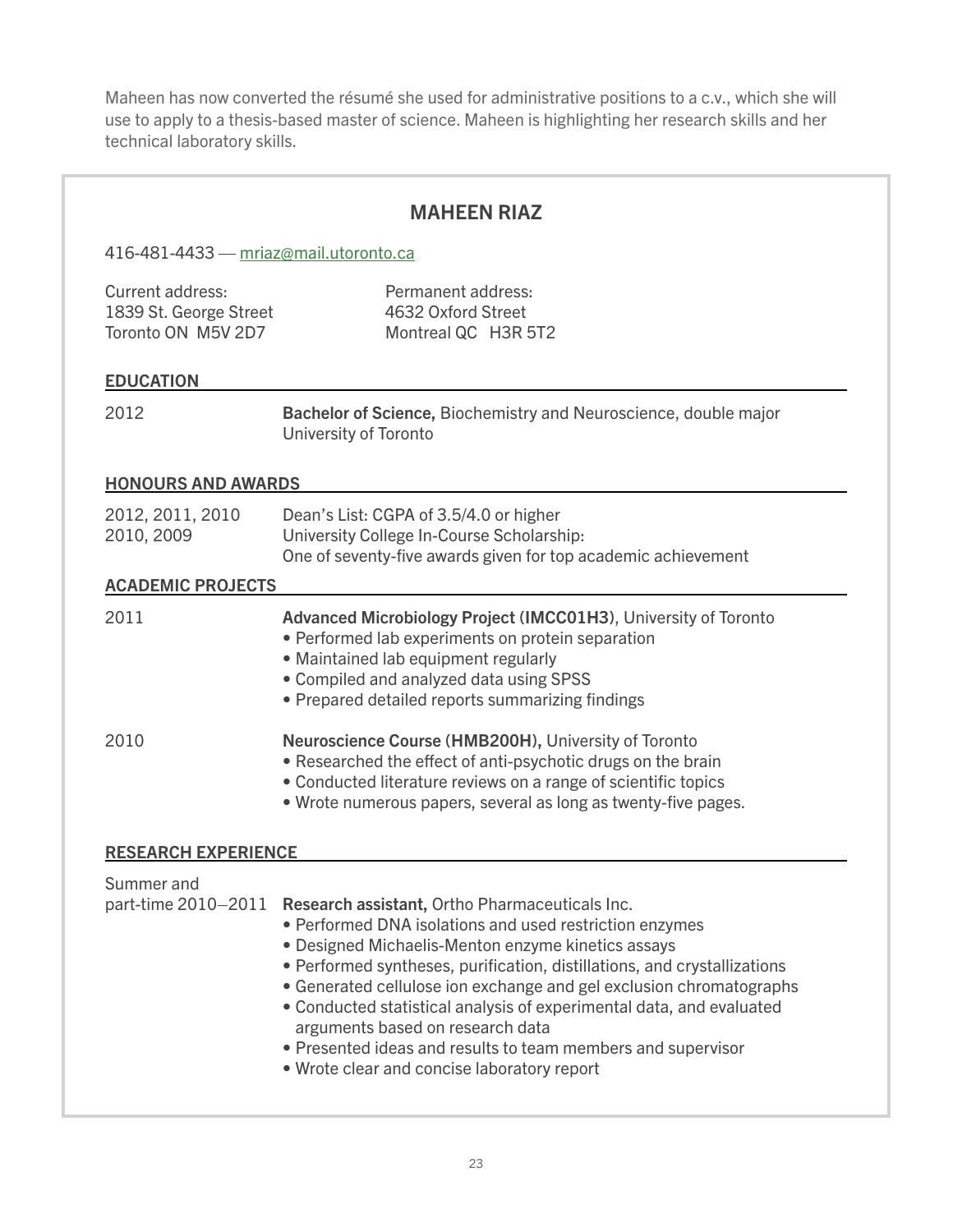#### LABORATORY SKILLS

- • 1H, 13C, 1H-1H COSY NMR spectroscopy
- • IR, GCMS, and UV spectroscopy
- Standard chemical laboratory techniques
- • Chromatography (gas, thin layer, column)
- • Preparing of microscope slides and blood samples
- • Staining procedures, including globin IHC trials, ferric ferricyanide, erythosin B, and acid elution
- • Accurate record keeping in a laboratory notebook

#### ADDITIONAL EXPERIENCE

| Cashier/salesperson, Calderone's Bookstore<br>• Managed problems with inventory and customer requests<br>• Worked closely with rest of staff to provide excellent service to customers<br>• Named Employee of the Month                                        |
|----------------------------------------------------------------------------------------------------------------------------------------------------------------------------------------------------------------------------------------------------------------|
| <b>Volunteer, Canadian Physicians for Africa</b><br>• Coordinated a team that raised \$100,000 for the Food for Africa Campaign,<br>as well as fundraised \$6,000 for the campaign                                                                             |
| Part-time 2009-2010<br><b>Clinic volunteer, Manulife Red Cross Blood Donor Clinic</b><br>• Telephoned and encouraged registered blood donors to regularly attend<br><b>Red Cross Clinics</b><br>• Registered and categorized 500 blood donors in a busy clinic |
| Barista, Starbucks<br>• Provided excellent service to customers and worked well as part of a team                                                                                                                                                              |
|                                                                                                                                                                                                                                                                |

#### ACTIVITIES AND INTERESTS

Fitness, weightlifting, reading science magazines, theatre, and piano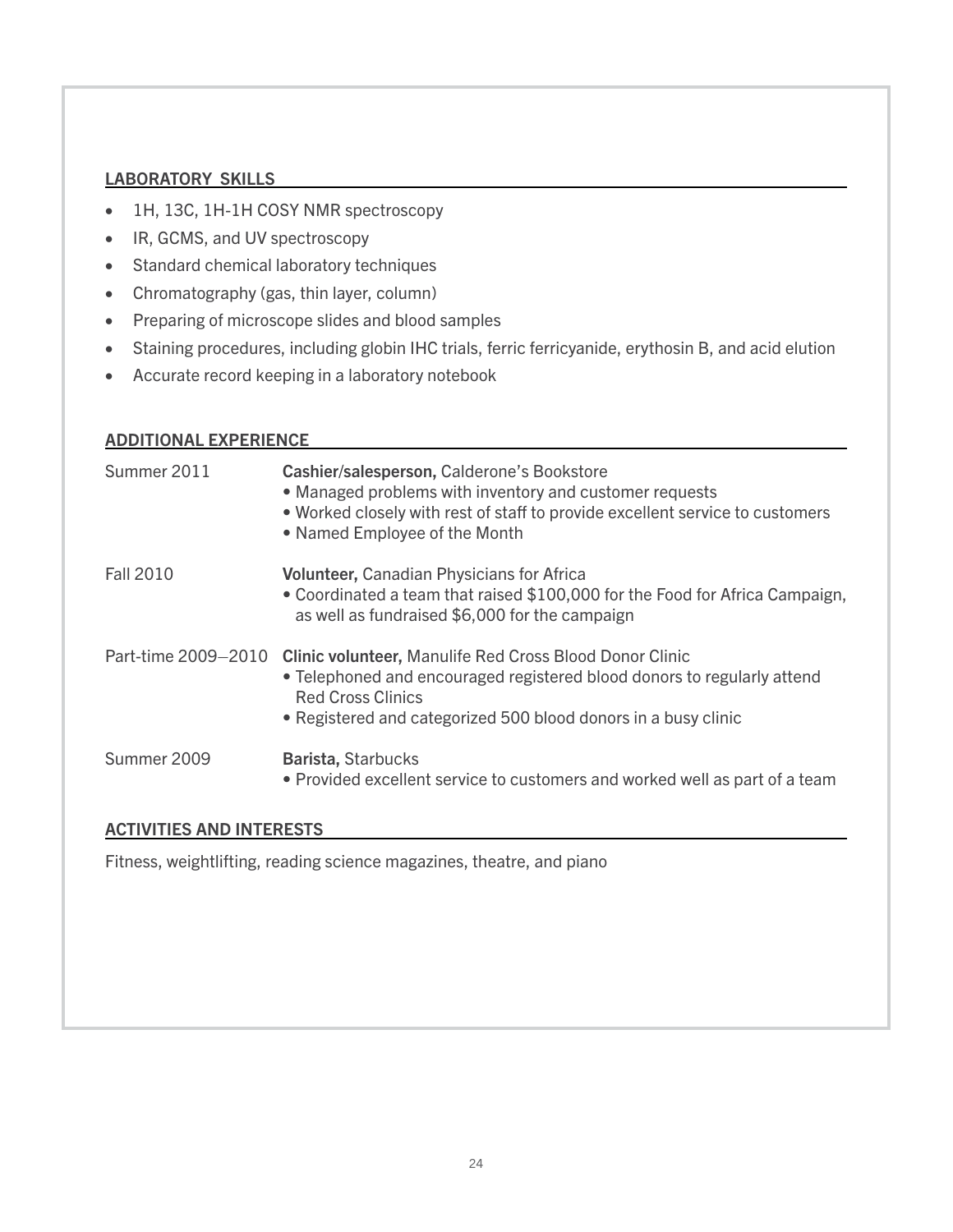# <span id="page-24-0"></span>Electronic Applications

Most employers require applicants to submit their résumés and cover letters electronically, and the instructions on how to do it vary from employer to employer. As well, large employers may ask you to complete online applications to apply for positions.

Here are some general tips to consider:

- If you are asked to send a résumé, do not forget your cover letter.
- Use a professional sounding email address.
- Ensure your email is error free and professional (no emoticons, nor abbreviations).
- If the employer prefers attachments, consider sending the cover letter as plain text in the body of the message and attaching the résumé.
- When completing online application forms, take the time to review the online application ahead of time before completing the form and sending it in. Enter the information carefully.
- Generally, it is best to send your documents in a PDF file format. If you are targeting a company specifically, and you will be applying several times, you can contact the employer to ask the preferred attachment format.
- Have a plain text résumé version available when completing online application forms.

#### <span id="page-24-1"></span>CREATING PLAIN-TEXT DOCUMENTS:

To create a plain-text résumé and cover letter, first open your regular text in a word processor. Then, save your document as a text-only document. Open your text document using a text editor and make any necessary changes.

Here are a few tips for formatting plain-text résumés and cover letters:

- Bold, italics, bullets, and various sizes of fonts will not appear in a text résumé. Instead, you can use capitals for headings in place of bold or underlining. Use a sans serif font such as Helvetica and Arial or a plain common font such as Times New Roman.
- Most email programs wrap text at about sixty-five or seventy-two characters, including spaces. Therefore, it is a good idea to type no more than sixty-five characters per line with a hard carriage return at the end of each (i.e., press the *Enter* key). If you don't, any characters after this point may be dropped down to the next line, and your résumé will appear disorganized and hard to read.
- If your résumé or cover letter contains page numbering, remove this information from the text version.
- Do a test and send your résumé to a friend or family member to ensure it looks good on the other end.
- Make sure your subject line is appropriate include the title of the position for which you are applying.
- Make sure you use keywords throughout your résumé (e.g., position titles, skills, education).